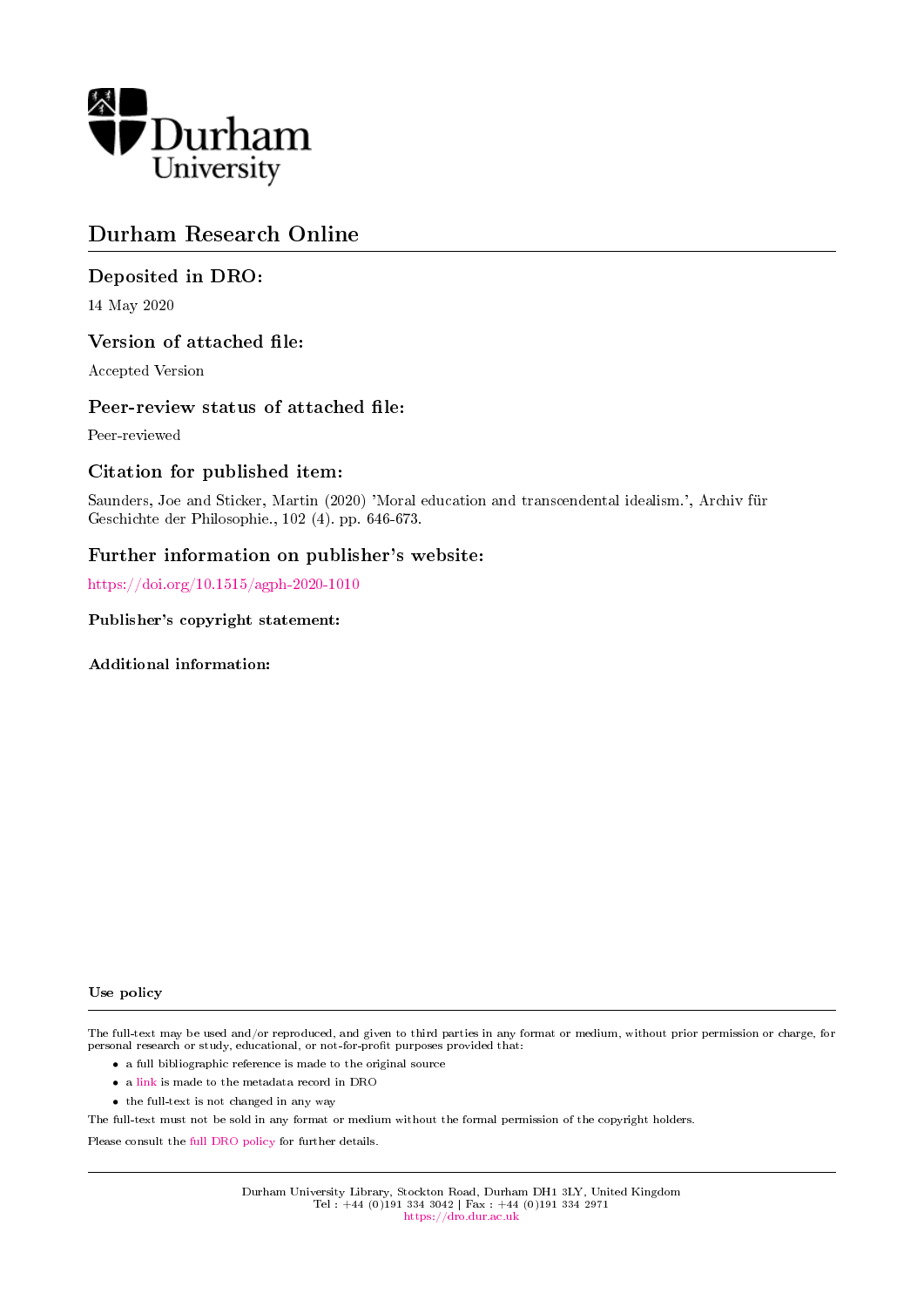# Moral Education and Transcendental Idealism<sup>1</sup>

### Joe Saunders and Martin Sticker

#### (Penultimate draft. Final version available at the *[Archiv für Geschichte der Philosophie](https://www.degruyter.com/view/journals/agph/ahead-of-print/article-10.1515-agph-2020-1010/article-10.1515-agph-2020-1010.xml)*)

In this paper, we draw attention to several important tensions between Kant's account of moral education and his commitment to transcendental idealism. Our main claim is that, in locating freedom outside of space and time, transcendental idealism makes it difficult for Kant to both provide an explanation of how moral education occurs, but also to confirm that his own account actually works. Having laid out these problems, we then offer a response on Kant's behalf. We argue that, while it might look like Kant has to abandon his commitment to either moral education or transcendental idealism, there is a way in which he can maintain both.

**Keywords**: Kant, Education, Transcendental Idealism

 $\overline{a}$ 

Recently, there has been a surge of excellent work on moral education in Kant. In this paper, we draw attention to important tensions between Kant's commitment to the importance of moral education and his commitment to transcendental idealism. Our main claim is that transcendental idealism makes it difficult for Kant to both provide an explanation of how moral education occurs, but also to confirm that his own account actually works. While these problems might make it look like Kant has to abandon his commitment to either moral education or transcendental idealism, we argue that there is a way in which he can maintain both.

We begin by outlining moral education in Kant (§1). We then sketch the basic contours of transcendental idealism (§2), focussing on Kant's account of (transcendental) freedom, which is outside of time and experience. Having done this, we turn to the tensions between Kant's account of

<sup>1</sup> This paper was presented and received valuable feedback at the *UK Kant Society Annual Conference* in Cardiff, the *British Society for the History of Philosophy* conference in Sheffield, the workshop *Kant in Progress* in St Andrews, and the conference *Kant and Moral Psychology* at Bogazici University Istanbul. We wish to thank the organizers and participants of these events. Furthermore, we thank two anonymous *Archiv* referees for their feedback. Work on this paper was, on the part of Martin Sticker, supported by a two-year Irish Research Council fellowship.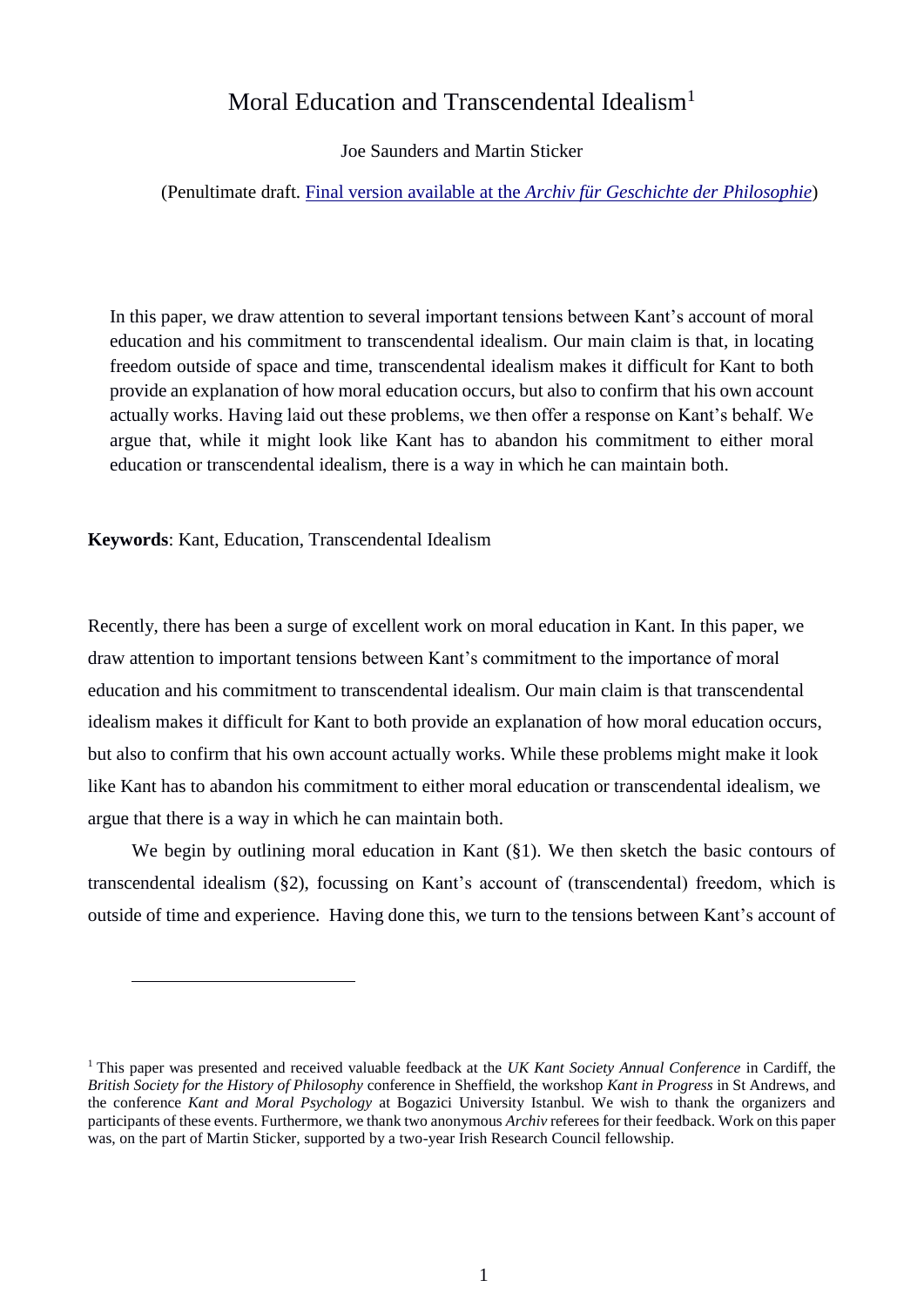freedom and his account of moral education (§3). We focus upon metaphysical and epistemic problems for Kant: The metaphysical problem is that, in locating freedom outside of time and experience, Kant is unable to offer a satisfying explanation of how education works. The epistemic problem is that, in locating freedom outside of experience, Kant is unable to confirm that his own account of moral education does in fact work. In the final section (§4), we then consider a way in which Kant could mitigate this. We claim that Kant could accept that transcendental idealism precludes him from providing an explanation of how education works and confirming that his own account works, but that nevertheless, still maintain that his is the only account that could work, and have faith and hope that it might.

#### **I. Moral Education**

Older Kant literature tends to neglect – or even dismiss – Kant's conception of moral education.<sup>2</sup> Recently, however, moral education has received a surge of attention.<sup>3</sup> In this section we firstly lay out the various ways in which education is important for Kant's ethics. And secondly, we provides an overview of the different forms of education that we can find in Kant.

Education, moral and otherwise, is undoubtedly important to Kant. In the *Pedagogy*, he claims that education is the source of all good in the world  $(IX:448.12-17)^4$ , and that education is what turns animals into human beings (IX:441.1–23, 443.19-20). Human beings need education to be in a position to make use of their rational capacities in the first place (see IX:441.1-23, 443.19-20), and they have to be "educated to the good" (VII:325.5–11). In the *Metaphysics of Morals,* Kant claims that parents are blameworthy and can even be punished if they fail to educate their children

<sup>2</sup> Relatively recently Herman (2007, 132 and 152-3) still has objected that Kant's ethics lacks anything that could be understood as training for autonomous agency. Furthermore, Grenberg in her book on Kant and common moral experience only dedicates a single page to the issue of education. She acknowledges that "some basic education and some protection from external threats" is required "to realize one's human capacities". If these conditions are not fulfilled one could not hold "persons fully responsible for their actions" (ibid.282). We doubt that for Kant agents without any education will be rational enough to be subject of *any* deserved blame (or even of reduced blame).

<sup>3</sup> Recent literature on Kant and education includes: Munzel (2002; 2012), Koch (2003), Baron (2009), Moran (2009; 2012, ch.3), Surprenant (2010), Louden (2011, ch.11), Sweet (2011), Giesinger (2012), the essays in Roth, Surprenant (2012), and in Roth, Gustafsson, Johansson (2014), Vanden Auweele (2015), Sticker (2015), Cohen (2015), and Wehofsits (2016). For the historical context of Kant's conception of education see Munzel (1999, 254-74; 2012, ch.1-2), Moran (2012, 130- 42).

<sup>4</sup> It should be noted that Kant's *Pedagogy* is not a text that Kant himself wrote and published, but rather a text put together by another person, Friedrich Theodor Rink, on the basis of Kant's notes for his lectures on the topic. Discussion of the authenticity of the *Pedagogy* can be found in Weisskopf (1970), Beck (1979, 14–8), and Stark (2000, 97–101). In what follows, we will mostly rely on other works.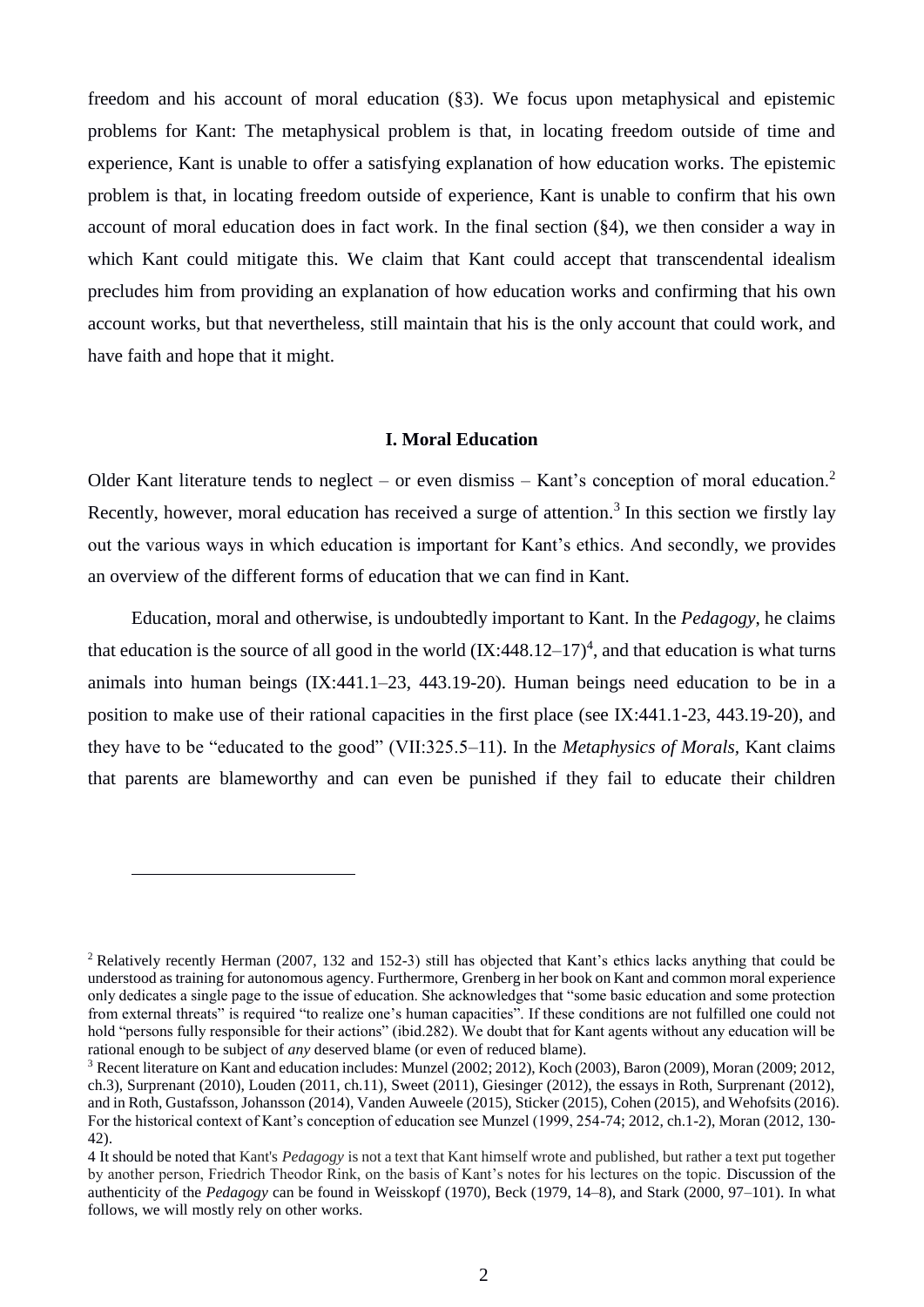(VI:281.13–19).<sup>5</sup> Moreover, in the *Groundwork*, he motivates the introduction of different formulae of the Categorical Imperative by pedagogical concerns: the different formulae bring the Categorical Imperative closer to intuition, and help the moral law to obtain access to an agent's mind (IV:437.1– 4).

There is a second sense in which education is important for Kant, and this second sense is less obvious and often neglected in the literature, even though it is important for his practical philosophy and the way he engages his critics. Education is not only important for moral improvement, but it also plays a role in establishing Kant's ethical theory and setting it apart from competing theories. We can see this when Kant addresses criticism by the popular philosopher Johann Georg Sulzer. Sulzer challenged Kant to explain why all practical philosophy so far has failed to morally improve agents. Kant replies (in a footnote in the *Groundwork*) that doctrines of virtue so far have achieved little, because moral educators present a multitude of purported good motives, or a mixed doctrine, instead of actions that abstract from all "advantage" and "alien incentives" (IV:411fn).<sup>6</sup> He suggests that the "most common observation" shows that:

[...] when one represents an action of righteousness – as it was performed with a steadfast soul, without aiming at any advantage [...] it elevates the soul and stirs up the wish to be able to act like that too. Even children of intermediate age feel this impression (IV:411fn).

Presenting an example of action done for the sake of duty, Kant claims, will affect rational agents, and even children, and they will react in a way that nothing but duty presented in its full purity can bring about. Kant suggests that the way the child expresses or describes her feelings when presented with the moral law in its full purity will support his ethical system over popular contenders, since the child's reaction shows that the supreme principle of Kant's theory can move agents in ways nothing else can and that this is the only basis for moral improvement. Kant proposes that his theory, if properly presented, affects and moves rational agents.

In the final section of this paper, we will return to consider this claim in more detail. There we will disambiguate between a weak and a strong reading of what Kant claims in the Sulzer footnote (and other similar passages). This disambiguation will turn out to make a big difference for the

<sup>5</sup> See also V:151.8-12, 152.19-153.12, 162.24-163.35, VIII:26.22-36, IX:446.1-18, 450.27-451.2, 480.7-481.15, and XV:647-8, 779 for further passages that stress the importance of education.

<sup>&</sup>lt;sup>6</sup> See VIII:287.22-288.18. For Kant's emphasis on a pure representation of the moral law as a foundation of education, see V:156.25-27, VI:48.17-33, 83.11-35, VI:217.9-27, VIII:402.21-403.10.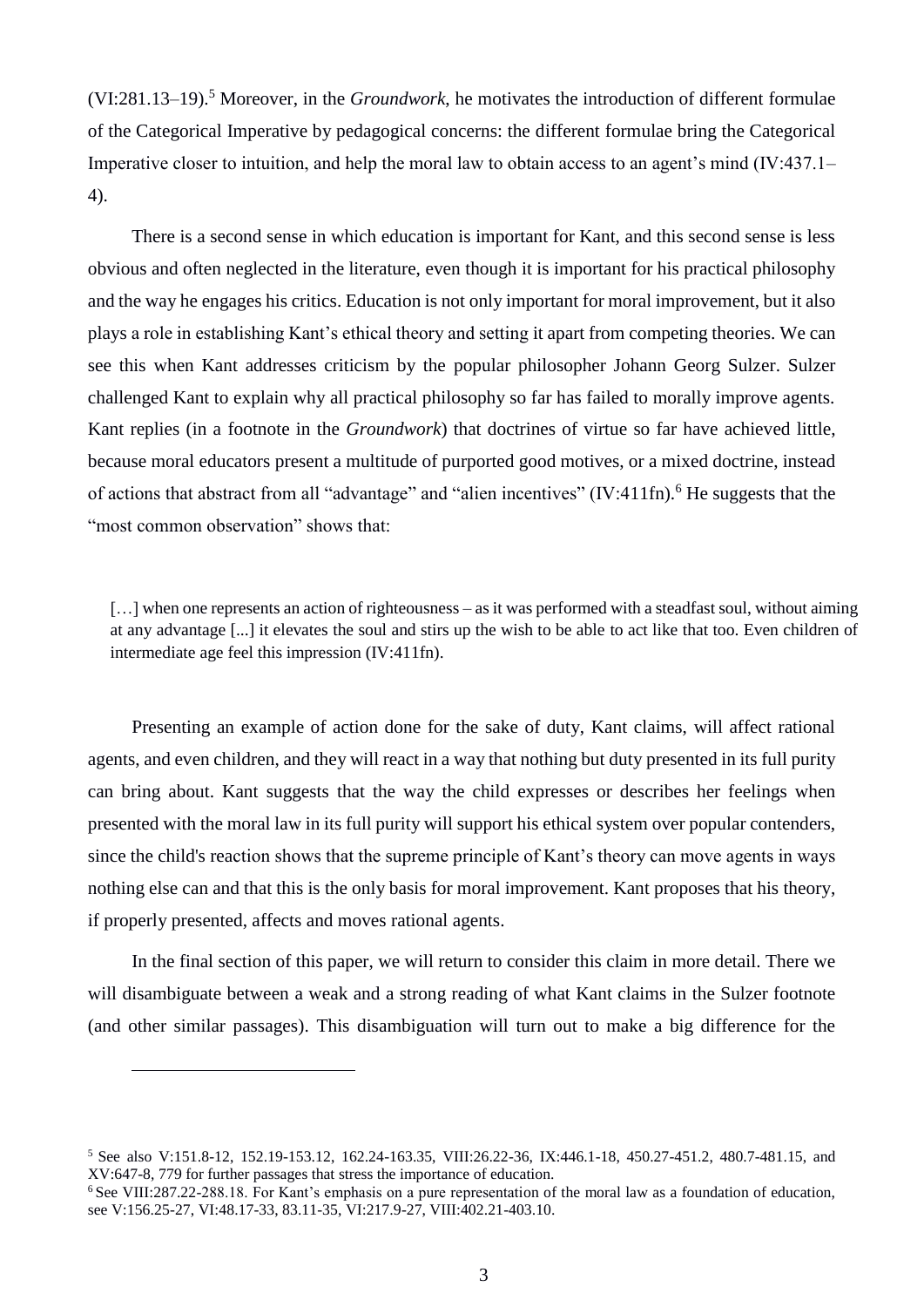success of Kant's account of moral education. For now, however, we want to continue to say something about how Kant understands moral education.

Kant discusses four different kinds of education.

 $\overline{a}$ 

Firstly, there is *technical education* in which children are trained to achieve their ends in efficient ways, how to interact with people for their own good and the good of their community, and which prepares them to become "useful" members of society (see IX:441.1–23, 443.19-20, 448.12– 7). This education is not *moral* education, since it does not aim at developing or training autonomy (in Kant's sense). In technical education, children are brought to develop general skills such as meansends reasoning, as well as learning the habits and norms of the specific culture they live in. Some of this might prepare them for autonomous agency, but many of the culturally transmitted norms rather regulate the realm of the morally permissible.<sup>7</sup>

Secondly, a genuine form of *moral* education is the kind of education it takes to become a moral agent in the first place. We can call this *basic moral education*. Unfortunately, Kant says relatively little about it. In his ethics, he really only addresses agents who have already completed the transition to full agency and whose commitment to duty must now be strengthened.<sup>8</sup> The reason for largely neglecting basic moral education might be that its aim is to facilitate a special self-relation, namely, the transition to a state of autonomy.<sup>9</sup> Completing his transition is ultimately left to the agent herself, and at bottom, "inscrutable" (VI:138.19, see also VI:280.23-5).<sup>10</sup> This appeal to inscrutability is important, and we will return to discuss it in more detail in section III.

Whilst Kant says little about basic moral education, it is important to bear in mind that he is not committed to the bizarre view that human beings develop rational capacities automatically and regardless of all external factors. Of course, moral agency is not something that must be taught in

<sup>7</sup> In the *Metaphysics of Morals*, Kant, however, declares that being "a useful member of the world" is a duty to self (VI:446.1-2). In this sense even non-moral education has an effect on morality. See Moran (2012, 143–54) for an overview of Kant's conception of non-moral education.

<sup>8</sup> See, for instance, the *Metaphysics of Morals* Catechism in which a teacher engages a young pupil for the purpose of moral education. It is important that this catechism is "developed from ordinary human reason" (VI:479.7) and that the pupil is said to already be aware that duty is "an unconditional necessitation through a command (or prohibition) of reason, which I must obey; and in the face of it all my inclinations must be silent" (VI:481.31-36). Even the pupil who receives this relatively basic catechistic instruction is already an agent aware of the authority of duty and able to exercise her pure reason.

<sup>9</sup> By a "state of autonomy" we mean one in which an agent is *under* the moral law, i.e., aware of the requirements of duty and in principle able to act on her moral judgements without external incentives. Such an agent might still act immorally.  $10$  Vanden Auweele (2015, 374) has recently argued that Kant believes that it is not "necessary for the moral law to be taught". This is correct, but, and this is an important "but", acquiring use of one's pure practical reason requires a basic form of education and the moral law is only accessible to those who can make use of pure practical reason. Hence the need for basic moral education.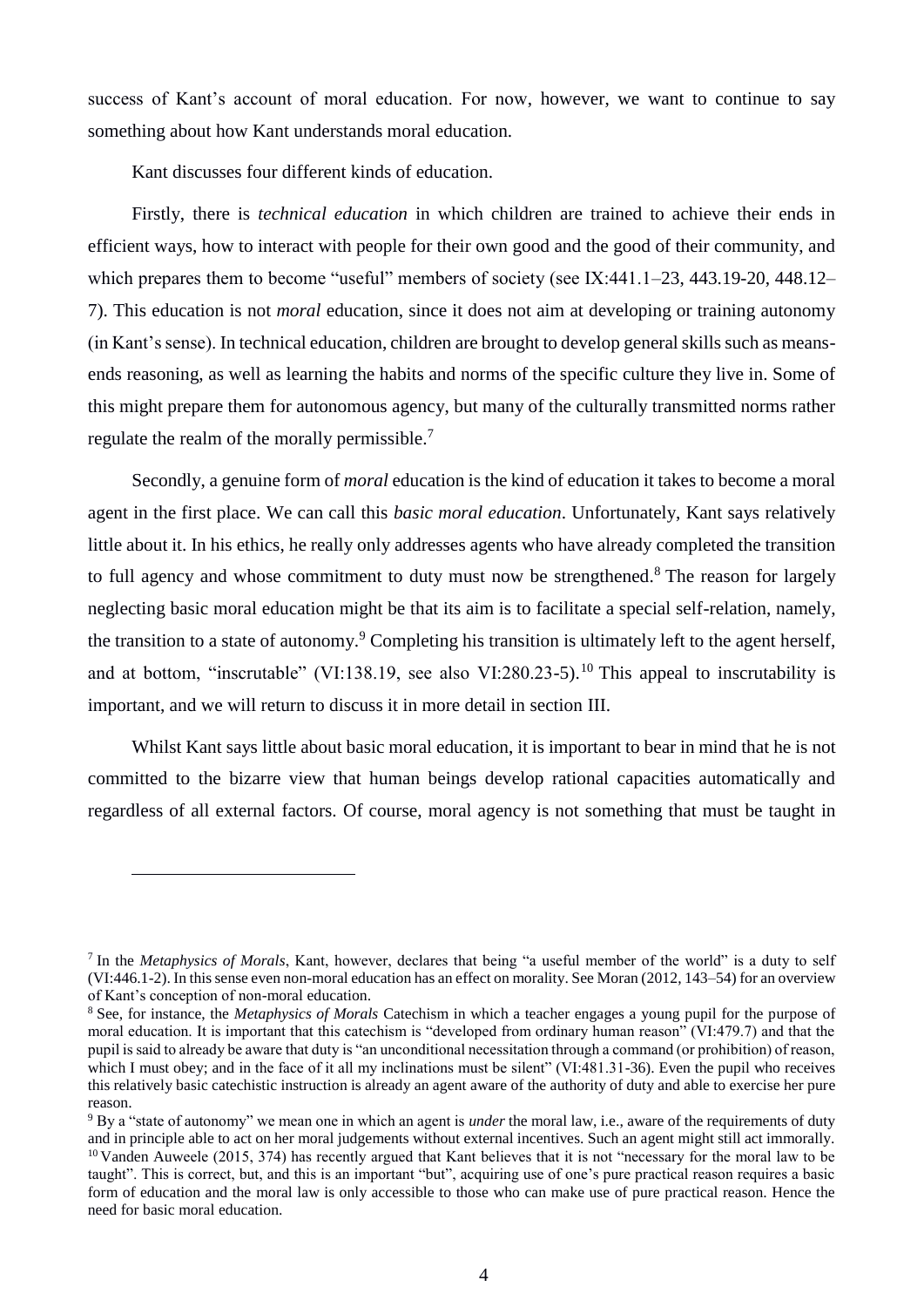universities or by experts. It is acquired as part of a normal upbringing that all agents, except those in extreme circumstances, undergo (see VI:281.13-19). At the beginning of the *Religion*, Kant expresses the belief that many of his philosophical distinctions are "in different words" contained in the "most popular instruction for children or in sermons, and easily understood" (VI:13.30–14.15). The common use of rational capacities is acquired through education and the educational means to help someone acquire it are relatively easily accessible and wide-spread.<sup>11</sup>

Since basic moral education is a central aspect of our paper, we will attempt to reconstruct this crucial part of education as well as we can, based on what little Kant does say about the transition to moral agency. Since basic moral education starts with a pupil who can use practical reason only in empirical practical ways, no moral insights on behalf of the pupil can be presupposed. Education must therefore operate via an agent's self-interest and fear of harm (V:152.21-2). Basic education initiates and guides a transformation from a pupil who first becomes aware that she has the capacity to use reason not only in an empirical practical way to an agent who can assess morally relevant cases according to universal standards and act on these assessments. For this purpose, external rules are enforced via rewards, threats, and punishments, and conformity to rules becomes a "habit" (IX:475.27).

The most comprehensive account of the process of basic education is provided in the pre-critical *Kaehler Lecture Notes*. A youth [Jüngling] of approximately 10 years is already able to employ their reason at least in a prudential (empirical practical) sense, and hence can, for self-interested reasons, conform to rules. Such a youth is subject to external rules, such as parental prohibitions and expectations. From subjection to and familiarity with external rules enforced by his parents and other adults, a youth gains more abstract concepts such as "decency", "philanthropy", and "principle" (Kaehler Lectures, p.363).

There is disagreement in the literature as to when Kant developed and introduced his conception of autonomy.<sup>12</sup> If it is introduced earlier than the *Groundwork*, as it is for instance argued by Karl Ameriks (2012, ch.2), then the *Kaehler* passage can be applied to Kant's critical practical philosophy without accounting for substantial changes in Kant's fundamental views. Even if the *Kaehler Lecture Notes* from the mid-1770s do not reflect Kant's mature conception of autonomy, they are not without value, as their starting point is the same as in Kant's critical period: a young person who begins to

<sup>11</sup> See also Moran (2012, 162-3) who argues that the kind of education that is supposed to facilitate the development of moral agency is so basic that almost all human beings will undergo it.

<sup>&</sup>lt;sup>12</sup> The term "autonomy" is used by Kant the first time in lecture notes immediately preceding the publication date of the *Groundwork* (see XXVII:1326.16, XXIX:626.4).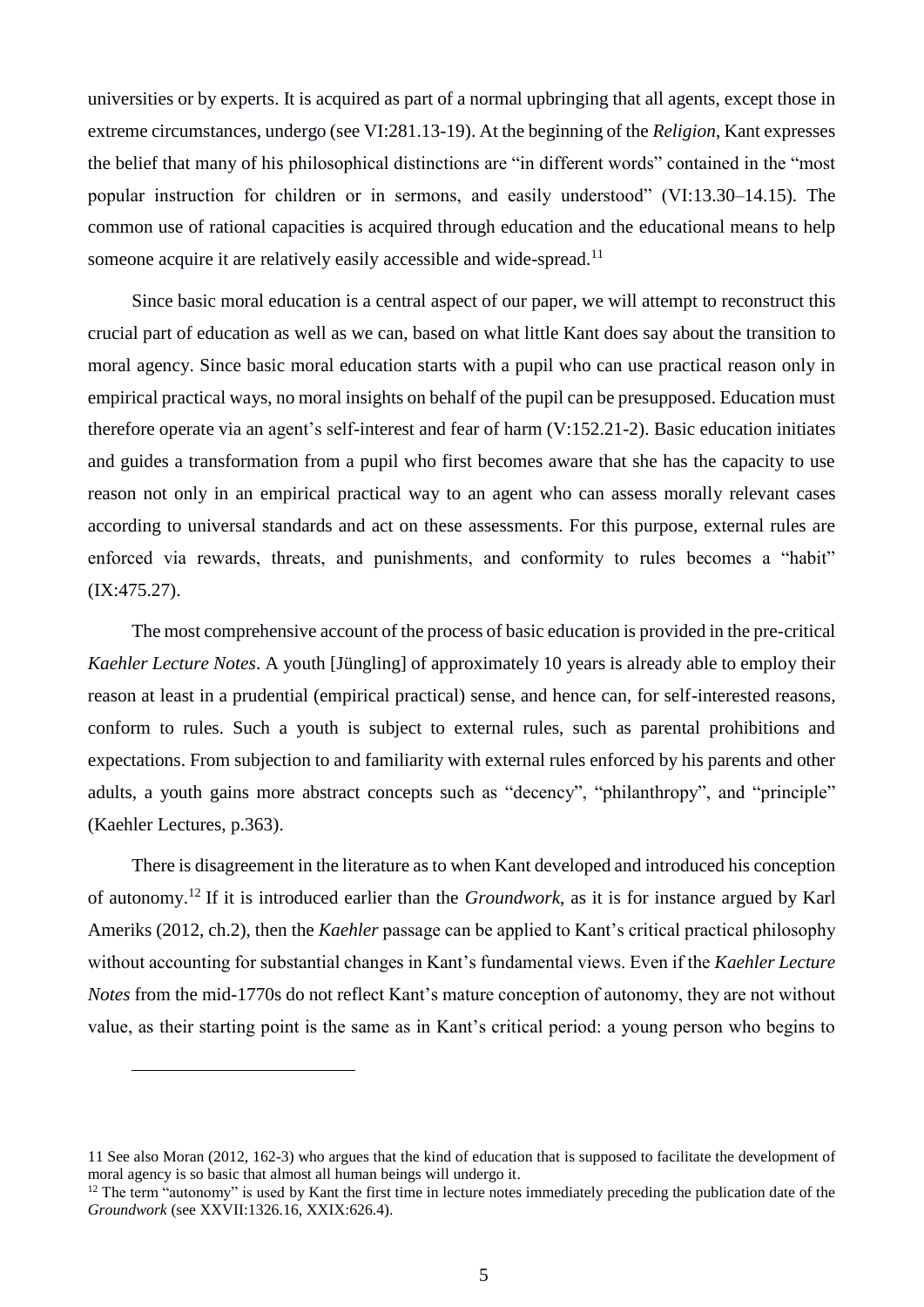use her reason and who has the potential to moral agency. Subjection to external constraints, experienced in basic education, makes a child familiar with abstract moral concepts.<sup>13</sup> Through her subjection to universal standards, the agent learns to consider cases in the light of universal standards and not only in the light of what would be of personal benefit. This ultimately enables the agent to make non-self-interest-based decisions and shows her that her reason does not always have to be in the service of inclinations.<sup>14</sup> In Kant's pre-autonomy conception, moral feeling plays the role of the moral incentive whereas in his developed conception respect for the moral law plays this role.

Before we move on to the kind of education that presupposes the capacity to feel respect and seeks to amplify it, it should be noted that there is an important gap between the capacity to defer immediate satisfaction of desires for the sake of a future greater benefit (practical freedom) and the ability to omit or commit actions based on something other than what is of personal benefit altogether (transcendental freedom). (We will discuss this in more detail in sec.III. 15)

Thirdly, Kant warns that basic education might only produce a "*manner* of the good"  $(A/B:748/776)$  and even threatens to "corrupt"  $(IX:475.24)$  a pupil. It might lead a pupil to believe that external conformity to (parental or societal) rules in order to avoid punishment is all that is morally required. As seen in his reply to Sulzer, Kant sees it as one of the central problems of his time that educators treat rational moral agents like children who need to be bribed and scared into obedience to morality. *Motivational education* aims at strengthening an agent's "receptivity to a pure moral interest" (V:152.33-35, see also A/B:829-30/857-8) with the goal of "cultivating and founding genuine moral dispositions".<sup>16</sup> Once a pupil's reason is not solely in the service of inclinations

<sup>&</sup>lt;sup>13</sup> We stress the role of external coercion, since we are here talking about an individual who does not yet possess the capacity to be motivated by anything but external incentives. Kant himself clearly says that "coercion is necessary" for education (IX:453.30). Shapiro (1999) by contrast rather stresses the role of *play* for children's development on a Kantian framework. La Vaque-Manty (2006) argues that Kant with his pedagogical advice aims to respect the pupil as in some sense already rational and autonomous. We think that this is correct, but only for pupils who are already in some sense autonomous. Pupils must be brought into this state first.

<sup>&</sup>lt;sup>14</sup> In the third Critique, Kant calls this step "culture of training (discipline)", which "consists in the liberation of the will from the despotism of desires, by which we are made, attached as we are to certain things of nature, incapable of choosing for ourselves" (V:432.4-8).

<sup>&</sup>lt;sup>15</sup> Shapiro (1999) makes use of elements of Kant's political philosophy for a Kantian account of becoming an adult. Her project differs from what we are talking about, since she is interested in how agents can "organize the fundamental constituents of [their] motivational world" or how they are able to live a self-determined life (ibid.730). This is rather a matter of empirical practical reason and her account is one that concerns the development of non-moral capacities, not of the transition to autonomy in the Kantian sense of the term. Since she, however, follows Korsgaard's (1996) constructivism, according to which there is a transition from a prudentially well-organized will to acknowledgment of moral commands, these matters are in a continuity for Shapiro. We believe, in contrast to Shapiro, that the step from empirical practical rationality to moral agency needs extra explaining. See also Ludwig (2014) who emphasizes that at least since the *Religion* Kant acknowledges that there can be instrumentally rational agents not under the moral law (see VI:26.26-37).

<sup>&</sup>lt;sup>16</sup> V:153.11. Kant stresses the motivational impact practical philosophy can have throughout his writings. See IV:405.2-5, 410.19-411 and fn., 412.10-4. V:117.21-4, 151.9-12, VI:217.9-27.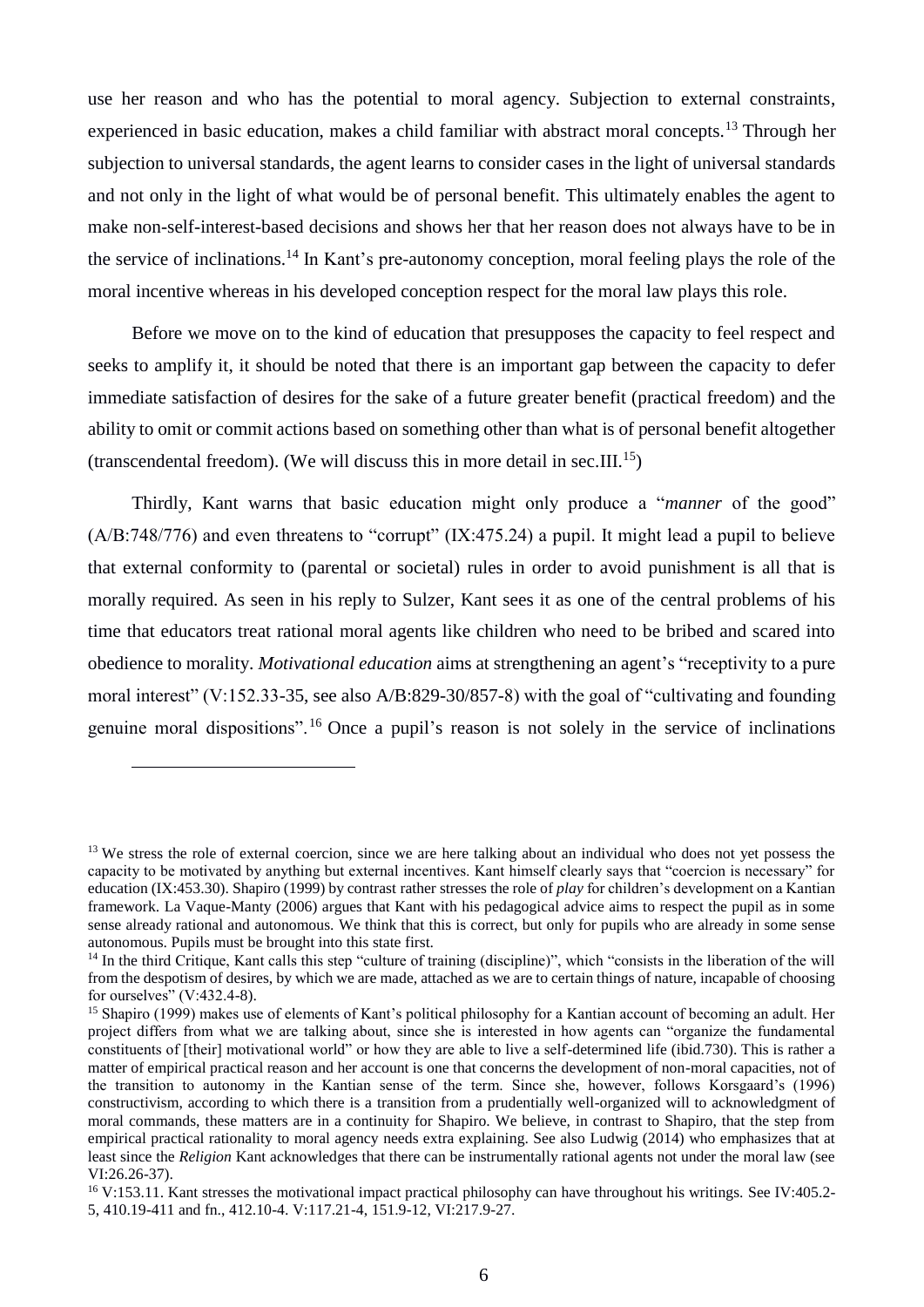anymore, education should abandon the "leading string" (V:152.23) of self-interest and external enforcement of rules. Instead, the educator should appeal only to an agent's newly discovered capacity to use reason independently of sensuous incentives (V.156.36–157.6). The "dignity" (IV:411.13) of morality lies in its motivational purity. It is therefore "of the greatest practical importance" (IV:411.18) to present the foundations of morality "pure and unmingled" (IV:411.19). Motivational education can take different forms: The educator can use real or fictional and stipulated examples to train the pupil's assessment of cases. This helps the agent to distinguish sensuous from pure motives, and thus to gain a better understanding of what makes duty special as a motive (V:154.17-155.1, VI:48.17-33). Furthermore, an educator can present detailed examples of morally good conduct in adverse circumstances and discuss them with the pupil (V:155.12-157.6, VIII:286.8- 287.21).

Presumably, this kind of education is not only of benefit to pupils who have just started to make use of their pure practical reason, but also to everyone else, since we, finite rational agents, do not do our duty automatically and always gladly. Motivational education is not simply a stage of one's moral development that one can leave behind. It can and should be continuous and concurrent with the last form of education.<sup>17</sup>

Fourthly, there is the "sharpening" of moral appraisal in how to "distinguish different duties" (V:159.22-31). This is the training of an agent's capacity of moral judgement or his capacity to recognize moral situations and to correctly prioritize perfect duties over imperfect ones and to balance different obligatory ends the promotion of which admit of latitude. Means for this purpose could be the casuistical questions in the *Doctrine of Virtue* as well as this work's *Doctrine of Method*. Both offer exemplary cases to train a pupil's capacity to apply duties to concrete cases. In the *Doctrine of Method*, the Catechism as the "first and most essential instrument for *teaching* the doctrine of virtue" (VI:478.28) is of particular importance for this. The education of moral judgment is again rather a matter of the phenomenal side of things and much like technical education, albeit that an agent here is not trained in pursuing any end but specifically *moral* ends.<sup>18</sup>

In summary, Kant has a developed and multi-faceted account of education. He writes of: 1) technical education; 2) education required to become a moral agent in the first place; 3) education

<sup>&</sup>lt;sup>17</sup> This also shows that Kant does not have in mind fixed stages for moral education. See also Guyer (2014, 5) who emphasizes that, contrary to how many read Kant and many of Kant's own educational examples that concern children, Kant "like a true moral perfectionist, is clear that the process of moral education is never ending and never ended". In addition, it is of course possible that the same means of education train both motivation and judgement at the same time. <sup>18</sup> There is, at least, one other important aspect to moral development in Kant other than the forms of moral education we discussed here, namely, his two-stage model of moral improvement that we find chiefly in the *Religion*. Agents must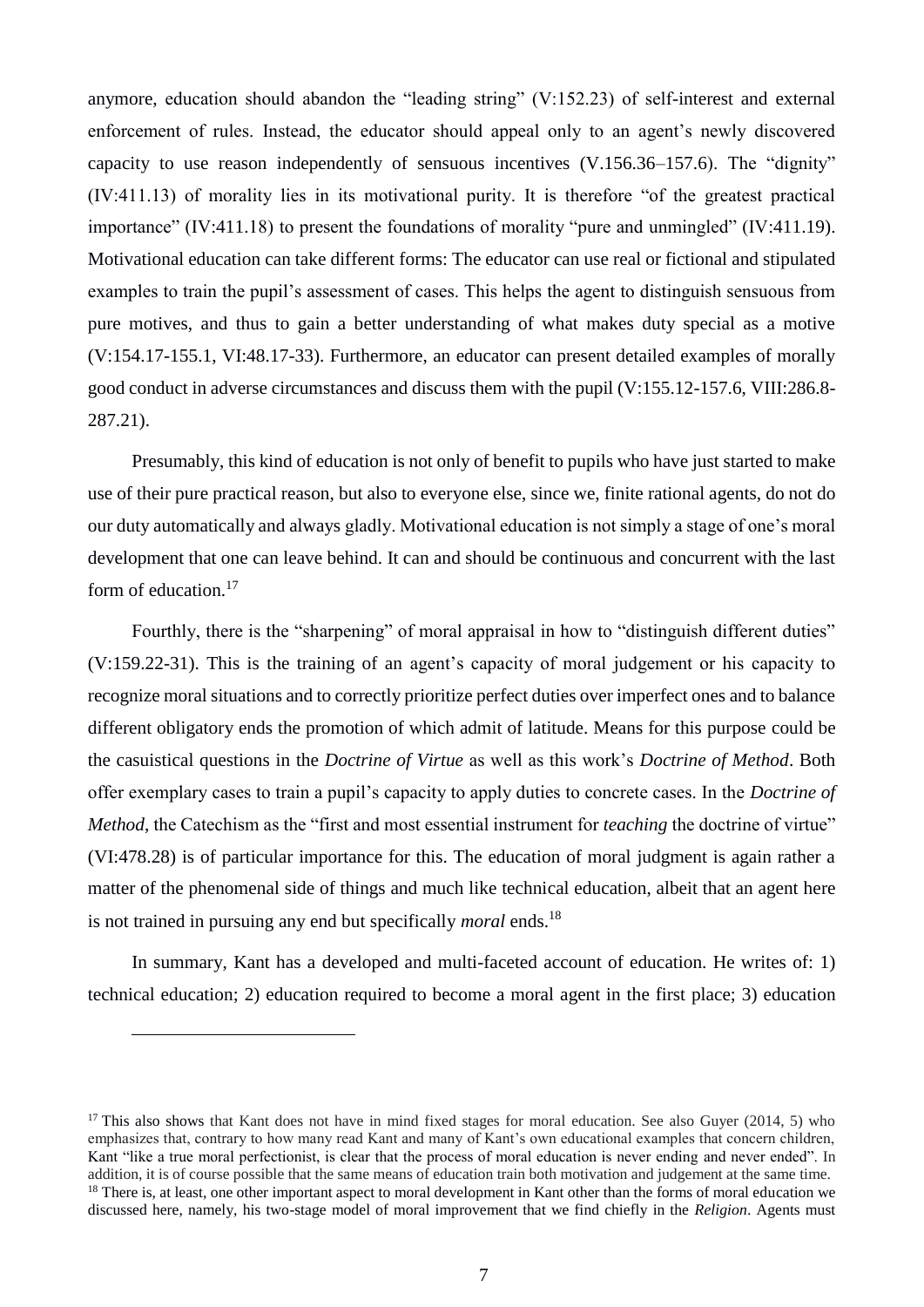that aims at strengthening motivation; 4) and training of moral judgment. Kant thinks that education is important, and that his framework can provide impulses for education and can even correct deficient educational practices; additionally, as we saw in the Sulzer footnote, he thinks that this helps reveal how his philosophy is superior to other approaches.

In the next section, we will sketch the basics of transcendental idealism, before turning to draw out some tensions between this and Kant's account of moral education in section III. In this, our discussion will not focus on the first and fourth kind of education, but the second and third – *basic moral* education and *motivational* education.

### **II. Transcendental Idealism**

Kant views experience as determined by natural necessity. Transcendental Idealism allows him to maintain this conception of experience, but also to accept a libertarian conception of freedom.<sup>19</sup> It does so by locating freedom (in some sense<sup>20</sup>) outside of experience.<sup>21</sup>

This position has some clear advantages. Kant has found a way to insulate freedom from the empirical. No matter what the natural sciences reveals about our experience, they cannot threaten freedom. Transcendental idealism has thus carved out a safe space for freedom – and along with it, morality.

We are sympathetic to Kant's attempt to preserve a libertarian conception of freedom, but acknowledge that this attempt to *insulate* freedom from the empirical raises problems. In what follows, we want to set out two aspects of Kant's position, namely that: 1) we cannot *experience* freedom; and

undergo a *conversion* (stage one) or make a "single and unalterable decision" to prioritize the moral law over self-love and we can expect *reform* or progress in an agent's empirical conduct (second stage) (VI:47.1–48.16). The latter stage allows agents to make a "conjecture" about their goodness (VI:68.23-4). Even though many of the problems we bring up in section 3 also apply to this specific form of improvement, as here once again, we find the problem of interaction between the empirical and the noumenal, we bracket this model and focus on moral improvement in the form of moral *education*, as opposed to improvement that simply results from the agent's own decision without involvement of an educator. See instead, Papish (2018, ch.7) for a critical discussion of the two-stage model of moral improvement. She raises the problem of how "to explain how a person's intelligible character is meaningfully shaped by a consideration of her empirical character" (ibid.189). She proposes a new interpretation of the distinction between conversion and progress in terms of commitment and cognitive labour to tackle this problem. This interpretation is intended to honor Kant's commitment to transcendental freedom (ibid.194-5).

<sup>&</sup>lt;sup>19</sup> Throughout the rest of the paper, unless otherwise specified, we will use 'freedom' as shorthand for 'transcendental freedom'. We understand this as a contra-causal power, and hence a libertarian conception of freedom.

<sup>20</sup> Spatial metaphors – such as *outside* – are somewhat cumbersome when it comes to discussing transcendental idealism. Nevertheless, Kant is clear that freedom is a property of things-in-themselves, and not a property of the world of appearances, and thus in this sense, freedom is *outside* of the empirical world.

 $^{21}$  See, for instance, A/B:557/585 and IV:457.16-9.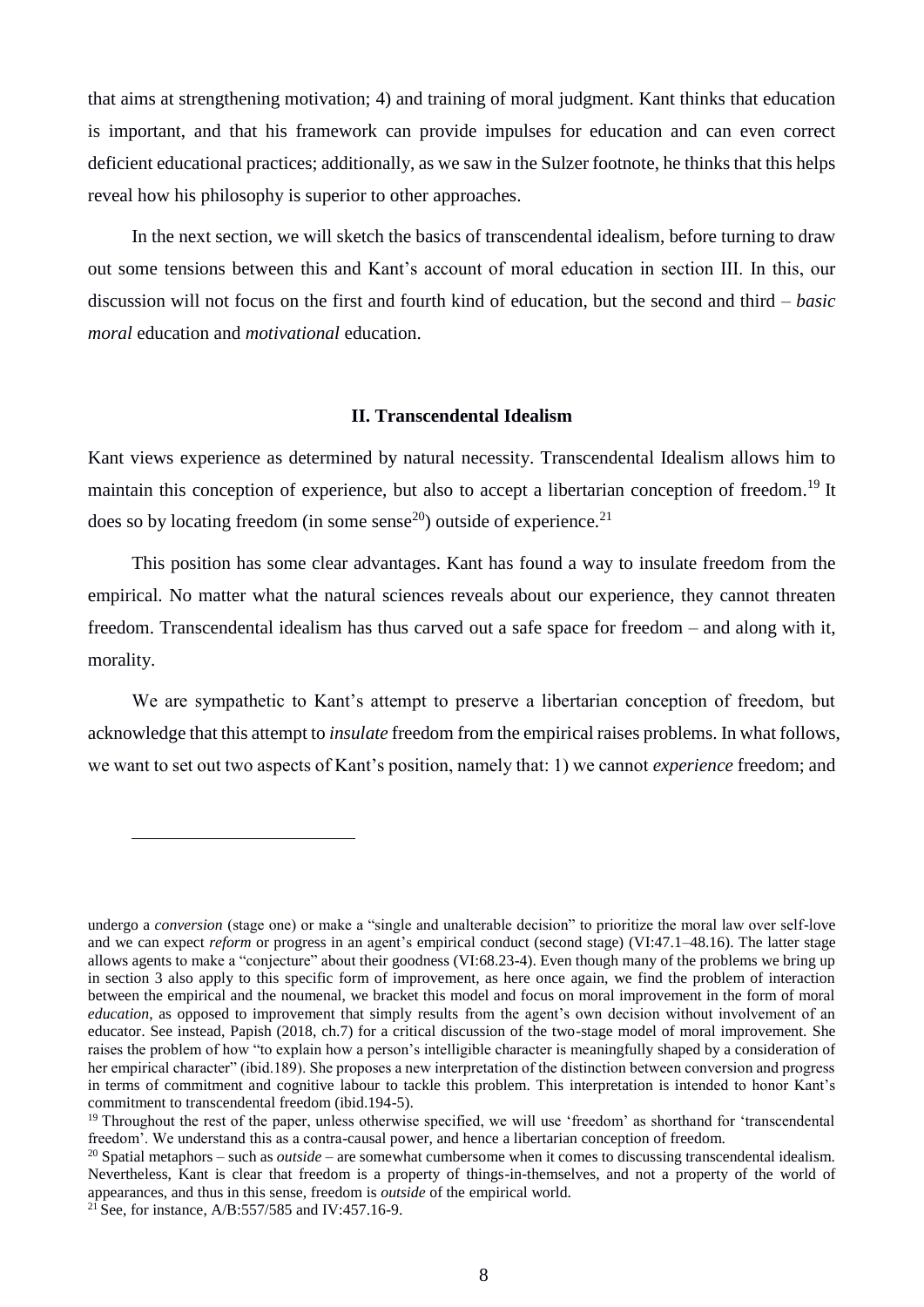2) freedom occurs outside of time. After doing so, we will turn to possible tensions between these claims and Kant's commitment to transcendental idealism.

Before we begin, it is worth noting that in this paper, we want to remain relatively neutral on how to understand the distinction between the phenomenal and noumenal, as we think the tensions we are bringing out apply to any account of transcendental idealism. However, that being said, we will say something about both the *metaphysical* issues that moral education raises, as well as how our concerns also apply to a non-metaphysical *two-standpoint* reading of Kant.<sup>22</sup>

#### *No Experience of Freedom*

 $\overline{a}$ 

In a footnote in the first *Critique*, after noting that we only have immediate cognition of the world of appearances, Kant claims that:

The real morality of actions (their merit and guilt), even that of our own conduct, therefore remains entirely hidden from us. Our imputations can be referred only to the empirical character. How much of it is to be ascribed to mere nature and innocent defects of temperament or to its happy constitution (*merita fortunae* [merit of fortune]) this no one can discover, and hence no one can judge it with complete justice. (A/B:551n/579n)

We see an echo of this in the start of *Groundwork* II, where Kant famously claims that:

In fact, it is absolutely impossible by means of experience to make out with complete certainty a single case in which the maxim of an action that otherwise conforms with duty did rest solely on moral grounds and on the representation of one's duty (IV:407.1-4)

It is important to differentiate between two claims here. The first is the plausible thought that we can never know with "complete certainty" or judge with "complete justice" what someone's maxim is. However, Kant seems to be committed to something more than this. On his set-up, it is not just that we cannot know *with complete certainty* whether someone acted for the sake of the moral law, but rather that we cannot know, with *any degree of confidence*, whether someone acted for the sake of the moral law. We can see this tension in the above two passages. Kant moves between the weaker claim that "it is absolutely impossible by means of experience to make out with *complete* 

<sup>&</sup>lt;sup>22</sup> There is now an extensive scholarly and philosophical debate about how best to interpret transcendental idealism. See Allison (2004), Chiba (2012), and Allais (2015) as some recent monographies on the topic.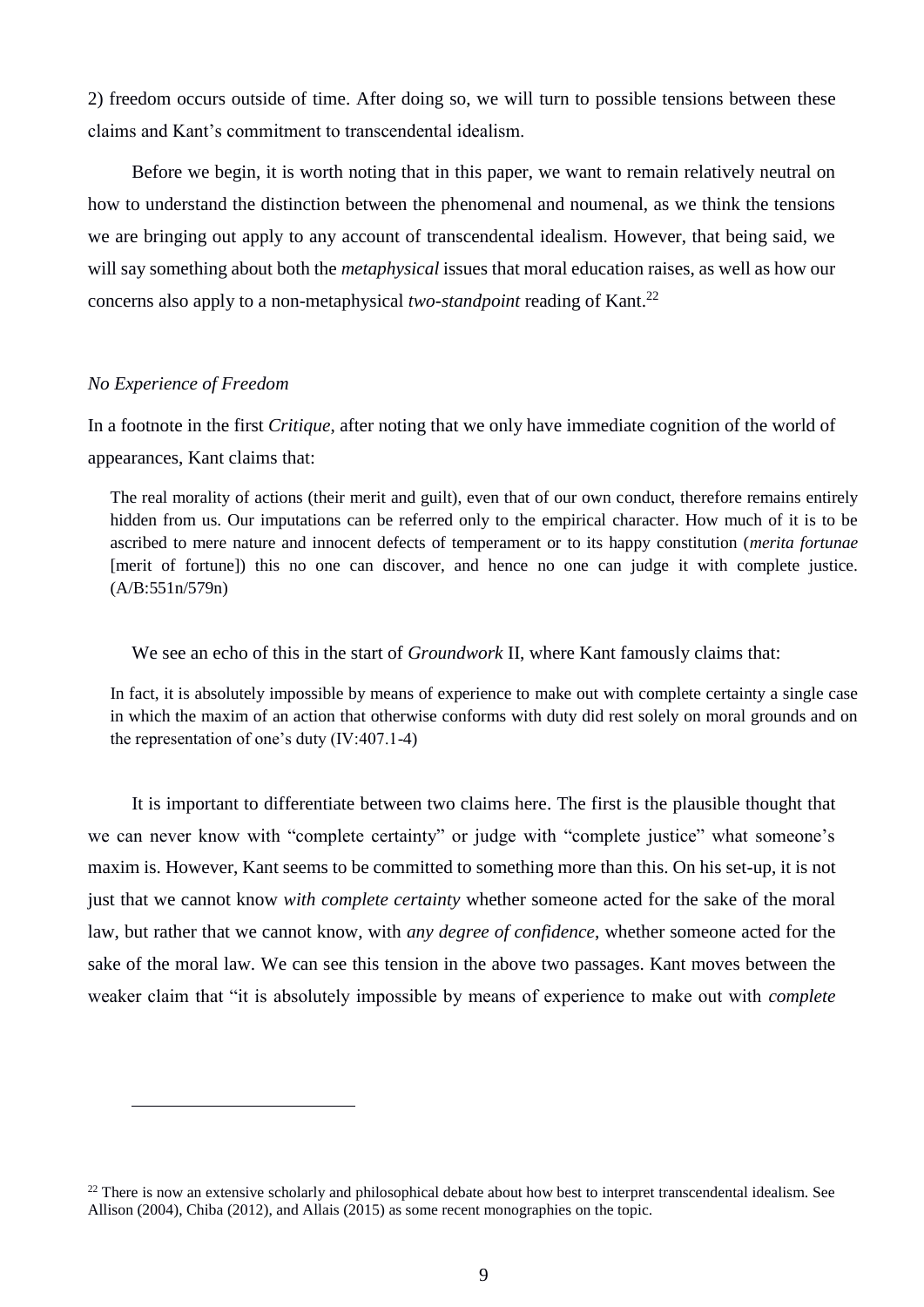*certainty*" and the stronger claim that the "real morality of actions […] remains *entirely hidden* from  $\text{us}$ ".

His conception of experience seems to commit him to the stronger claim. We can see this in the preceding claim: "imputations can be referred only to the empirical character" (A 551n/B 579n). When it comes to experience, all we encounter are empirical characters, which are determined by natural necessity. <sup>23</sup> Whether or not someone acted for the sake of the moral law is not going to show up *in experience*. This will turn out to be important for our discussion of the epistemic problem in the next section.

Before we continue, we should note that there is one special exception here, namely the fact of reason, where I feel the moral law pull against all of my sensible inclinations.<sup>24</sup> However, this is not technically *experience*, it is an exclusively first-personal awareness.<sup>25</sup> When it comes to third-person experience, we do not encounter morality resisting sensible inclinations – we only encounter the world of sense, determined by natural necessity.<sup>26</sup>

## *Freedom outside of Time*

There is an additional wrinkle here. Kant famously locates freedom outside of space and time. He views space and time as forms of intuition, and claims that *everything in time is determined*. In the second *Critique* for instance, he argues that everything in time is determined, and that freedom

<sup>&</sup>lt;sup>23</sup>See IV:407, V:100; VI:51; Stang (2013, 106n9). We should note that this applies to both others and ourselves. See Papish (2018, 159-64) for more extensive discussion of how self-cognition concerning maxims, motives and character can never be fully accomplished. Papish lists a number of psychological and epistemic reasons that underlie this opacity in Kant's framework. She ultimately suggests that we can only make sense of the duty to cognize ourselves and of the epistemic limits of self-cognition, if we adopt a broader notion of self-cognition that she calls "self-interpretation" and that is not focused on motivation but on assessing oneself in the light of ethically rich concepts, such as modesty, cowardice, etc. (ibid.ch.6).

<sup>&</sup>lt;sup>24</sup> See V:29.28  $-30.30$ .

<sup>&</sup>lt;sup>25</sup> See Grenberg (2013) for an account of the exclusively first-personal nature of the fact of reason.

<sup>&</sup>lt;sup>26</sup> For an extended account of this epistemological problem, see Saunders (2016). See also Sticker (2016) for an account of the various ways in which Kant's practical philosophy requires third-personal assessments.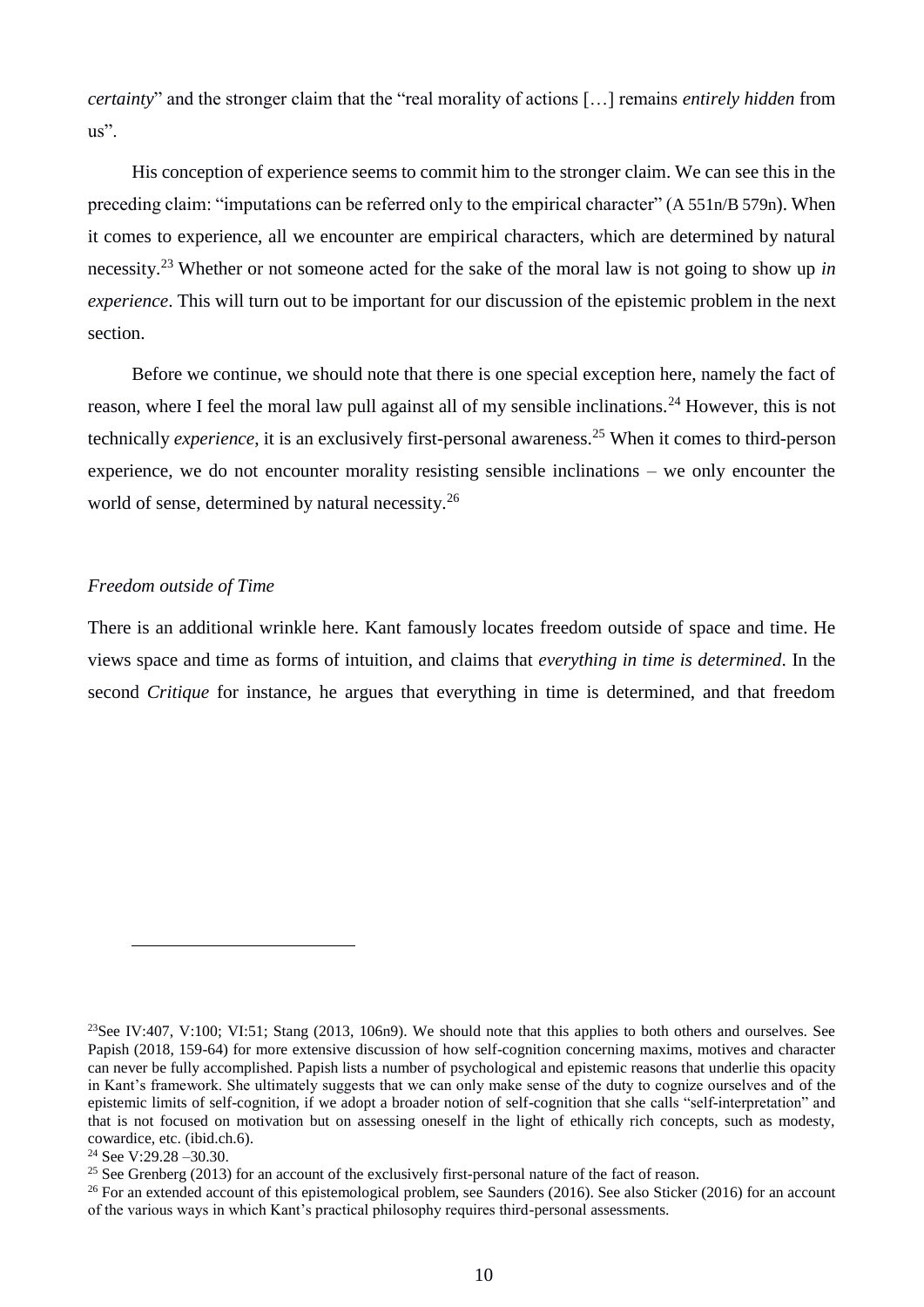therefore needs to be located outside of time  $(V:94.22-103.20)$ . <sup>27</sup> He then refers back to what transcendental idealism accomplishes in the first *Critique*, and remarks:

Of such great importance is the separation of time (as well as space) from the existence of things in themselves that was accomplished in the *Critique* of pure speculative reason. (V:102.37- 103.2)

This has been quick, but hopefully two keys points are clear. Transcendental idealism makes freedom possible for Kant, but also commits him to claiming that we cannot *experience* someone acting for the sake of the moral law, and that freedom is located *outside of time*.

#### **III. Tensions**

Having now laid out some of the very basics of Kant's account of moral education and two important elements of transcendental idealism, we want to now turn to some tensions between these commitments.

We think that Kant's locating freedom outside of time and experience causes a number of problems for his account of moral education.<sup>28</sup> These problems are specific cases of a much more general issue, namely, that it is difficult to reconcile transcendental idealism with anything that requires interaction between the empirical and the noumenal (cognition, synthesis, ethical decision making, etc.). Some of the problems we bring up might generalize and represent tensions between

 $27$  Here it is worth noting that the mental is in time (but not space). So conceived, deliberation, decisions, thought, experience and so on, are all subject to causal determination. This is important since Grenberg (2013) recently provided an extensive argument for the possibility of introspective moral experience of something that reveals a noumenal cause. We cannot discuss her proposal in detail here. We should keep in mind, though, that an introspective experience has to obey the same epistemic limitations as experiences of external objects. See Ware (2015) and Sticker (2016) for critical discussion of Grenberg.

<sup>&</sup>lt;sup>28</sup> Another possible source of tension for Kant's conception of education is that moral education is something that is done to an agent by *external sources* such as parents, teachers or institutions. This raises the issue of how external sources can influence an agent in a way that does not undermine her autonomy. See for instance IX:453.28-37. Beck (1960, 235; 1979, 22), La Vaque-Manty (2006) and Formosa (2012, 163–77) provide discussions of this problem.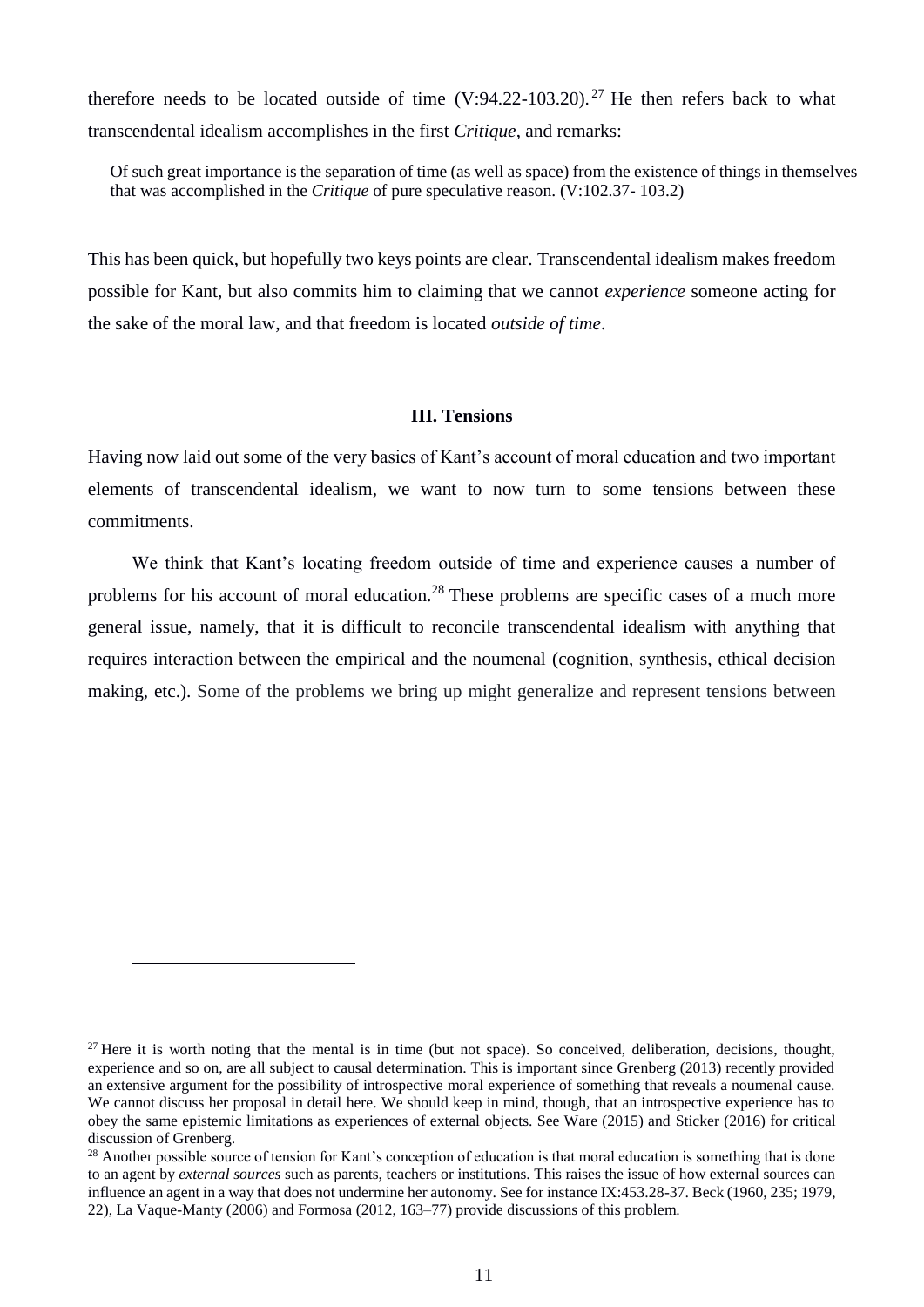transcendental idealism and Kant's ethics more generally, but in this paper, we focus on tensions pertaining to moral education.

In what follows, we consider the metaphysical and epistemic problems that Kant's locating freedom outside of time and space causes.

#### *The Metaphysical Problem*

The metaphysical problem is relatively straightforward. Kant's idea of basic moral education suggests that things done in the empirical world can affect whether or not someone is transcendentally free. This also suggests that we gain transcendental freedom *over time*, which would conflict with Kant's insistence that transcendental freedom is outside of time. The idea of motivational education in turn seems to imply that things done in the empirical world affect the noumenal subject, in particular, how effectively the moral law motivates an agent.

Here we can return to the basic issue we mentioned in section one, namely that transcendental idealism makes it mysterious how a child could transition to an agent. On this topic, Claudia Blöser claims that "[t]he transition from child to full person is beyond any empirical explanation" (Blӧser 2015, 205). Of course though, we have *some* empirical explanations of how children develop into full persons or agents – we agree with Kant's account of basic moral education that it involves other agents (such as parents or educators), a certain amount of habituation and external pressure, socialization and learning abstract notions such as rules. The question is, however, how Kant could accommodate this, given that he locates transcendental freedom outside of experience, space and time.

There is both a general and a specific issue here. The *general* issue concerns the large and fundamental topic of interaction or affection between the empirical and the noumenal.

Kant believes to have addressed this issue sufficiently at least for moral *actions*. Morally worthy actions are events in the causally determined world, which are motivated by respect for the moral law. Respect for the moral law is a feeling and as a feeling part of the causal world, but it is a feeling that is self-wrought ["selbstgewirkt" (IV:401fn.)] and originates in reason or in the intelligible. In the Second Critiques' Incentive Chapter (V:71-89), Kant provides an extensive explanation for how reason can motivate agents to actions in the phenomenal world.

However, even if we accept Kant's conception of moral motivation, this does not yet solve the problem at hand. A child who is not yet a moral agent presumably lacks the feeling of respect (though it might, in some sense, already have a capacity to experience it). On Kant's framework the child is, so to speak, stuck entirely in the phenomenal world. The goal of basic moral education is to assist an agent in the crucial transition from an agent who can defer gratification of an immediate desire for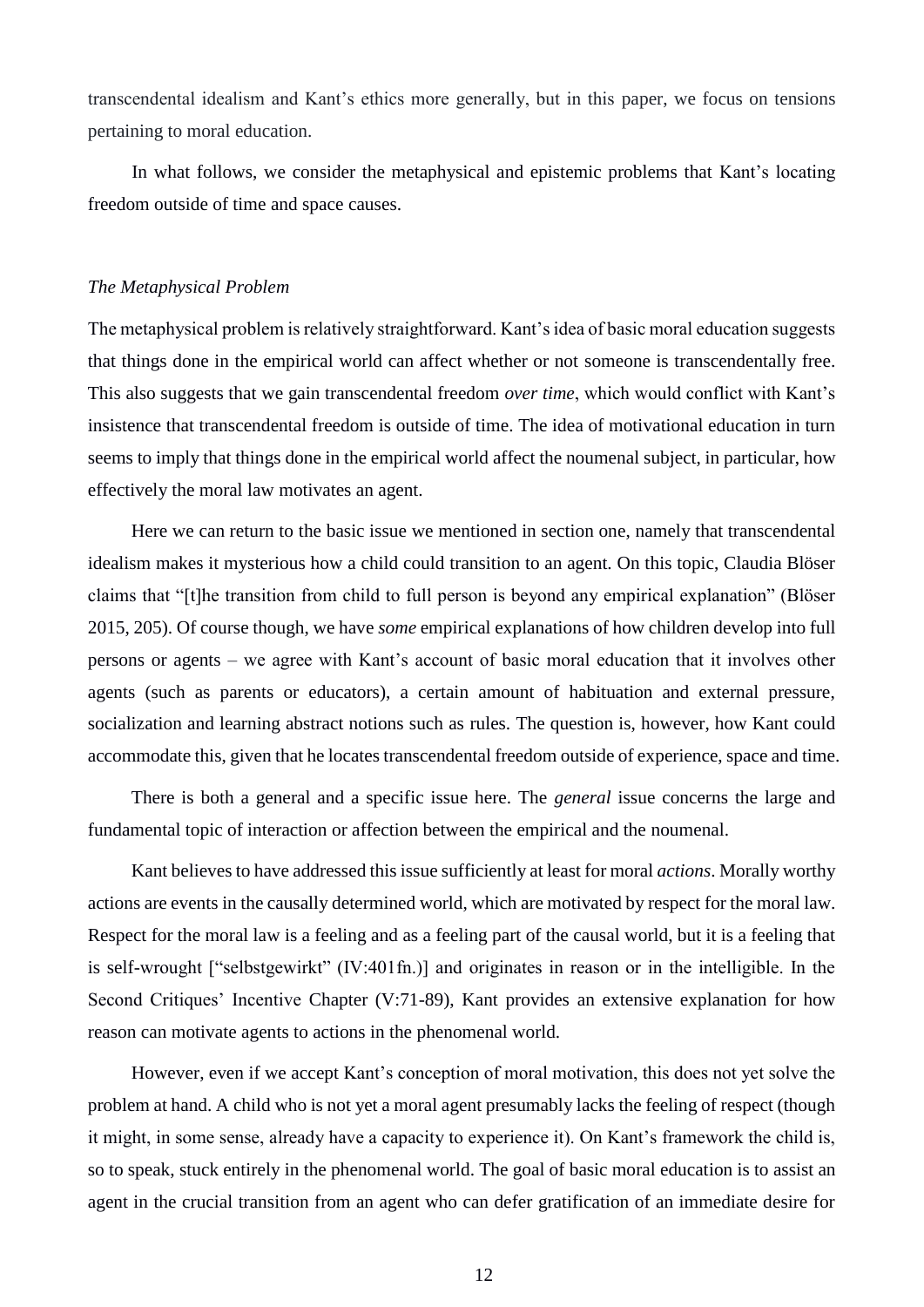the sake of obtaining a greater good than satisfaction of this desire to someone who can abstract from *all* desires for the sake of duty alone. To understand moral education we would need a story about how the phenomenal can influence or affect the noumenal. And it is not clear how Kant could deliver such a story. In fact, it is telling that Kant dedicates almost 20 pages of his second Critique to a detailed discussion of how the noumenal or pure practical reason can become practically effective and considers this the most important question of this work, but does almost entirely neglect to explain how phenomenally imparted content can shape or influence the noumenal in any way. A satisfying account of moral education would require both: A story about how anything phenomenal can foster autonomous willing and how this willing can become effective in the world of experience.

At this point, there might be an easy reply to our criticism: Maybe educators or other agents are not needed at all for becoming a moral agent. After all, we thus far only spoke of possible ways education can *assist* the crucial transition to moral agency. Maybe this assistance is superfluous. Nothing we have said so far shows that it is impossible for children to become full moral agents and for fully developed rational agents to become morally better. Maybe in the case of basic education this is something that just happens (and we cannot understand how), and in the case of motivational education it happens as a result of an agent's work on her own character and without any external influence. 29

Whilst this would leave Kant's notion of agency intact, it would be a major problem for his conception of moral education, since it would leave Kant in a position where he cannot tell us why basic moral education is needed at all.<sup>30</sup> As the Sulzer footnote shows, Kant himself thinks that his

<sup>&</sup>lt;sup>29</sup> As noted (fn.18), moral improvement can, according to Kant, occur simply as the result of a "single and unalterable" decision" (VI:47.37-48.1), and could be inspired or fostered by other means than another agent or educator, for instance, through the experience of the feeling of the beautiful and sublime. These feelings, however, presumably already *presuppose* moral agency and can thus only serve for motivational education. See Guyer (2014, sec.3) for discussion of these aesthetic means of moral education. Guyer (idib.23) stresses that "the moral benefit of art cannot lie in teaching us moral ideas that we have not previously had, since the central ideas of morality are all *a priori* and available to us as soon as we reflect on a proposed action". Furthermore, Roth (2014, sec.2) suggests that moral education can also be a matter of "taking control of our conceptions of the world, others, and ourselves and our responses to them; and this we do when we comply with the principles of practical reason", i.e., it does not necessarily require someone who engages a pupil with the intention to morally educate her. Still, even if moral improvement were something not resulting from anyone doing something with the intention of educating, we can wonder how this is possible, according to a framework that distinguishes between a level of appearances, on which human beings can affect each other, and a level that is beyond the causal sphere. One conception that would avoid these problems is Papish's (2018, ch.8) proposal that the ethical community "addresses obstacles to moral progress" (ibid.205). In particular, the ethical community can contribute to the cognitive dimensions of moral improvement and "mitigate a problem regarding discordant moral judgments" (ibid.). This aid for moral improvement, however, only applies to what Papish identifies as the second, cognitive stage of moral improvement and leaves open whether and how other agents, educators or the community can influence an agent to commit himself to morality in the first place.

 $30$  It would be difficult to see then in what sense education could be the source of all good in the world (IX:448.12–17) and why human beings have to be "educated to the good" (VII:325.5–11).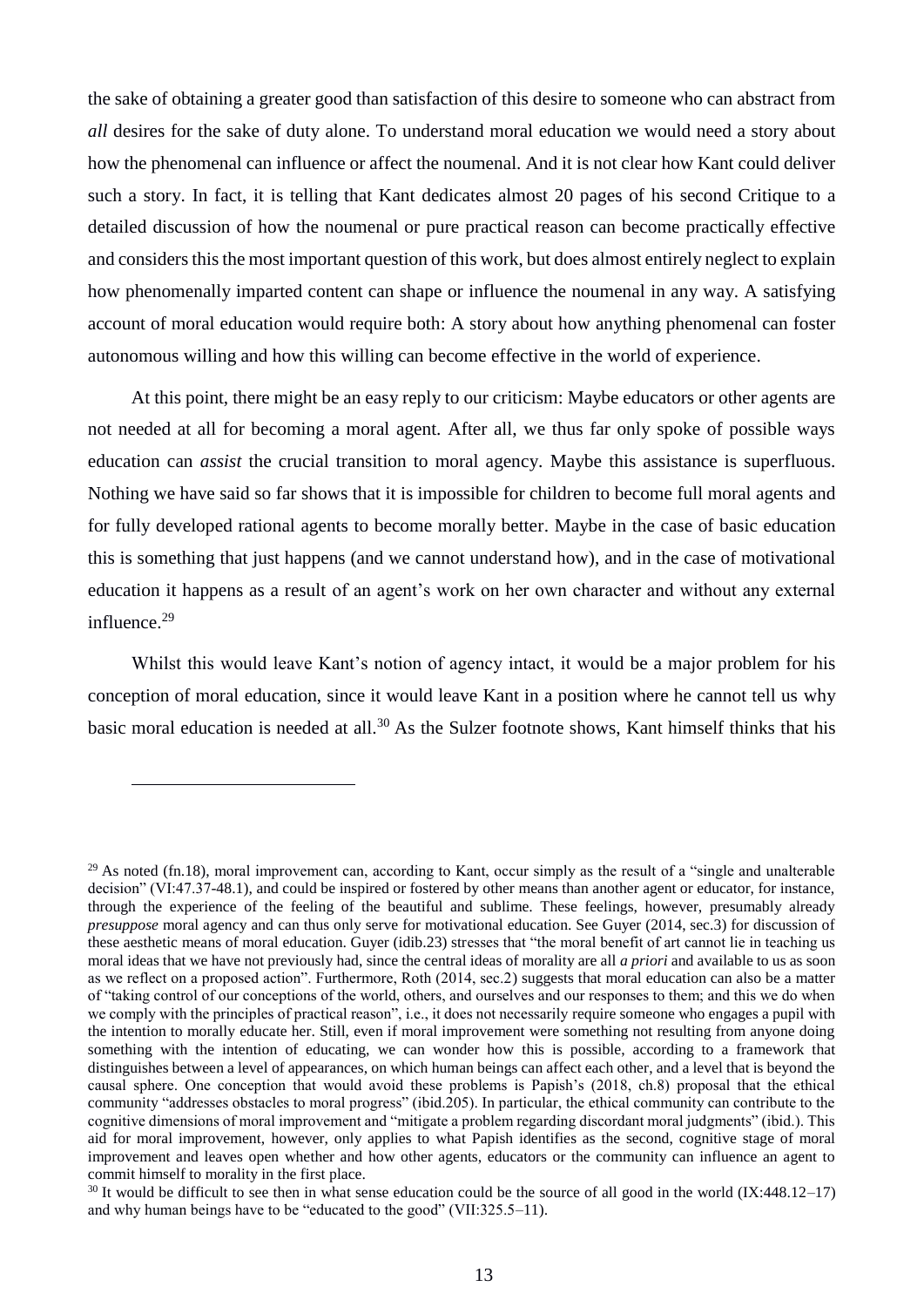account of education is to be preferred over other proposals. He should be able to explain how education works such that his account can do what competing accounts fail to achieve, namely, help to morally improve agents. The notion that important elements of his account are inscrutable seems inadequate given Kant's stress on the methodological role of education for his debate with his academic colleagues. We will say more about this shortly.

The more *specific* issue is that typically children become agents *over time*, and improve *gradually* as they develop into adults. <sup>31</sup> Education presupposes the possibility of *gradual* improvement, which means that it occurs *over time*, whereas Kant locates (transcendental) freedom outside of time.<sup>32</sup> Consider the following example: Immanuel Kind was not a moral agent in 2009 – he could not be brought to judge that he should forego any of his inclinations at all. However, things change. Now, in 2019, Immanuel Kind is a moral agent – he judges that he ought not to lie (when presented with scenarios in which it would be an option for him to further his own interest by means of a lie or false promise) and is convinced that it is at least possible for him to obey this prohibition. Immanuel Kind has changed over time. It seems that in 2009, Immanuel Kind was not under the moral law and now he is. This process and change in Immanuel Kind is not puzzling on an empirical level, since the empirical world constantly changes and we have observed the transition described in many individuals. On a noumenal level though, what happened to Immanuel Kind is very puzzling.

From the perspective of transcendental idealism, it is at least in one sense awkward to say that a child is not yet (transcendentally) free at some point in time and free at another, later, point in time. As far as the noumenal is concerned, there are no points in time. A noumenal self is always free, or rather: temporal terms such as 'always' are inapplicable to it. If we take this seriously, we might get a very different conception of the transition from a supposedly non-free child to a free adult, namely, one in which the patient of education is in one sense always fully free and only her phenomenal self needs to be moulded such that this freedom can be exercised in the phenomenal world.<sup>33</sup>

This view however would have very revisionary consequences for how we would have to think about the dead and the yet to be born. If time does not matter for freedom and freedom is what matters for morality, we would have the same duties to respect past and future generations as we have to

<sup>31</sup> Elsewhere, Saunders (2018) argues that transcendental idealism makes it hard for Kant to provide a plausible account of degrees of responsibility; see Frierson (forthcoming) for a response to this.

<sup>&</sup>lt;sup>32</sup> For a broader account of some of the problems caused by Kant's claim that transcendental freedom occurs outside of time, see Freyenhagen (2008).

 $33$  Guyer (2014, 21) at least implicitly endorses such a conception, when he claims that "the point of moral education is to convince the child of his own freedom". Freedom is here already presupposed.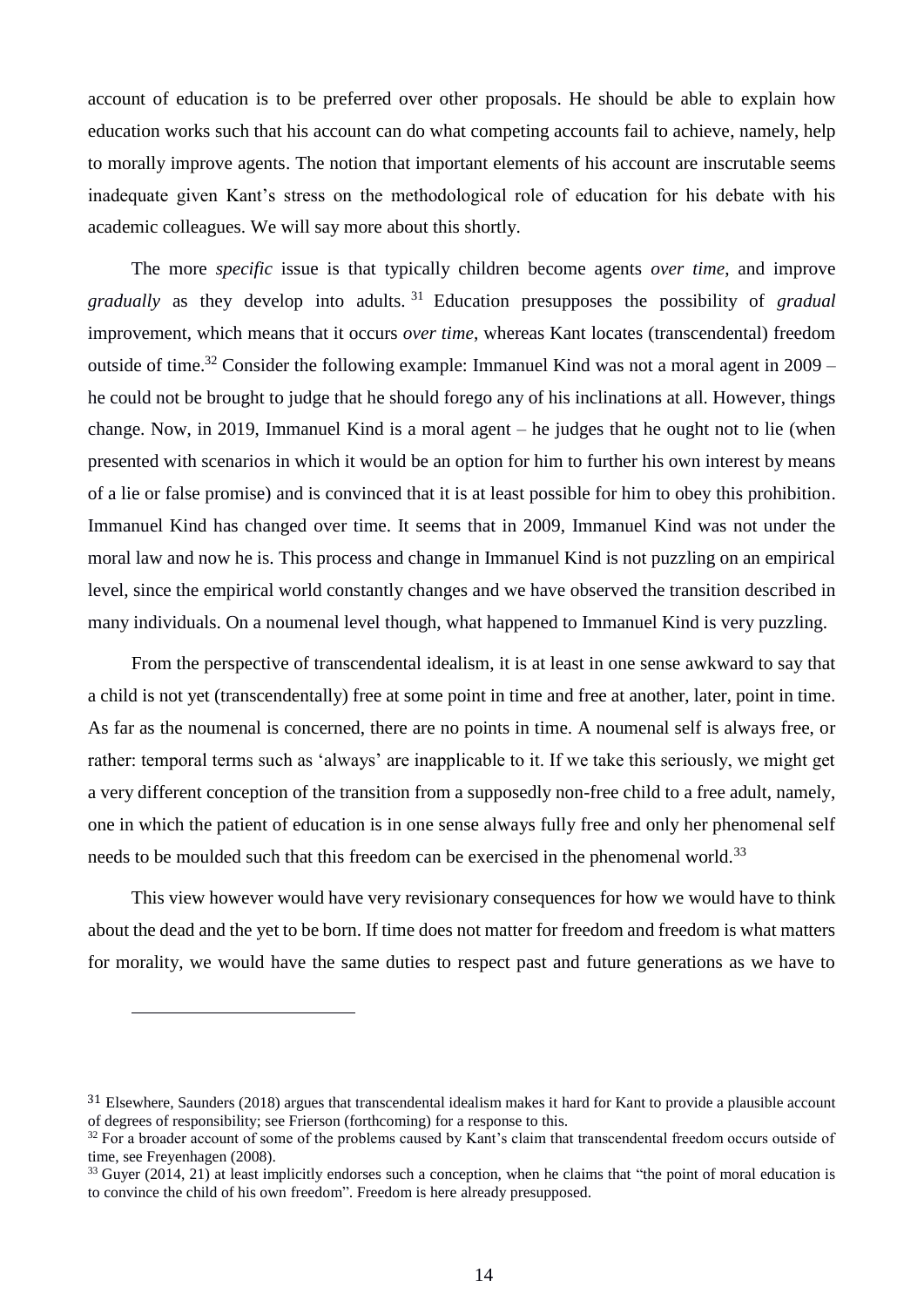respect our contemporaries. Furthermore, this view would also make it difficult to understand why we think that children below a certain age cannot be held morally or criminally responsible for their actions, and why, at a very young age, their behavior does not even constitute actions. The same is of course true for the elderly suffering from dementia, etc. It seems that in our everyday practices membership in the noumenal comes with a time index and that it starts at some (possibly extended) point in time and might end even before we die. There can also be interruptions, such as periods of severe mental illness.

A similar specific problem might apply to motivational education, depending on how we understand the idea of fostering motivation. Does this mean that the noumenal is monolithic and that only the sensuous agent is shaped by education? Even then the result is that the noumenal meets less resistance, can work more effectively on the agent's sensuous side. Is that a change that is in any sense a change of the noumenal, or affecting the noumenal? One could respond that the metaphoric manner of speaking about the noumenal we are employing here makes Kant's conception look more problematic than it is – for instance, we should certainly not think of the noumenal as *doing* anything at all (working on an agent or on the phenomena). However, if we want to understand how moral education exactly works and can be effective on Kant's framework we have to talk about these matters and transcendental idealism seems to preclude Kant from doing so.

At this point, Kant might respond that these metaphysical issues are beyond our grasp. The way we have discussed these problems so far violates the epistemic limits transcendental idealism imposes on us. Kant, as we saw, emphasizes that the ground of freedom is "inscrutable" (VI:138.19). According to Kant, we can cognize that we are free, since freedom follows from or can be deduced from morality. Freedom is hence cognizable (VI:138.16-9). The metaphysical ground of freedom, which could settle the question of how we come to be free, however, is "*not given to us* for cognition" (VI:138.20) and thus inscrutable.<sup>34</sup> The result of this for thinking about education is that "it is impossible to form a concept of the production of a being endowed with freedom through a physical operation" (VI:280.23-5) or, we should add, through *any* operation. Once we are under the moral law, we can cognize our freedom, but how we get to be under the moral law in the first place is inscrutable. Kant cannot tell a comprehensible empirical (or other) story about it.

Appealing to the inscrutability of freedom allows Kant to side-step the metaphysical tensions between transcendental idealism and his account of moral education. However, it also comes with a

<sup>&</sup>lt;sup>34</sup> As an example of this inscrutability Kant suggests that we cannot know what, if any, role God plays for our moral agency (VI:139.1-12).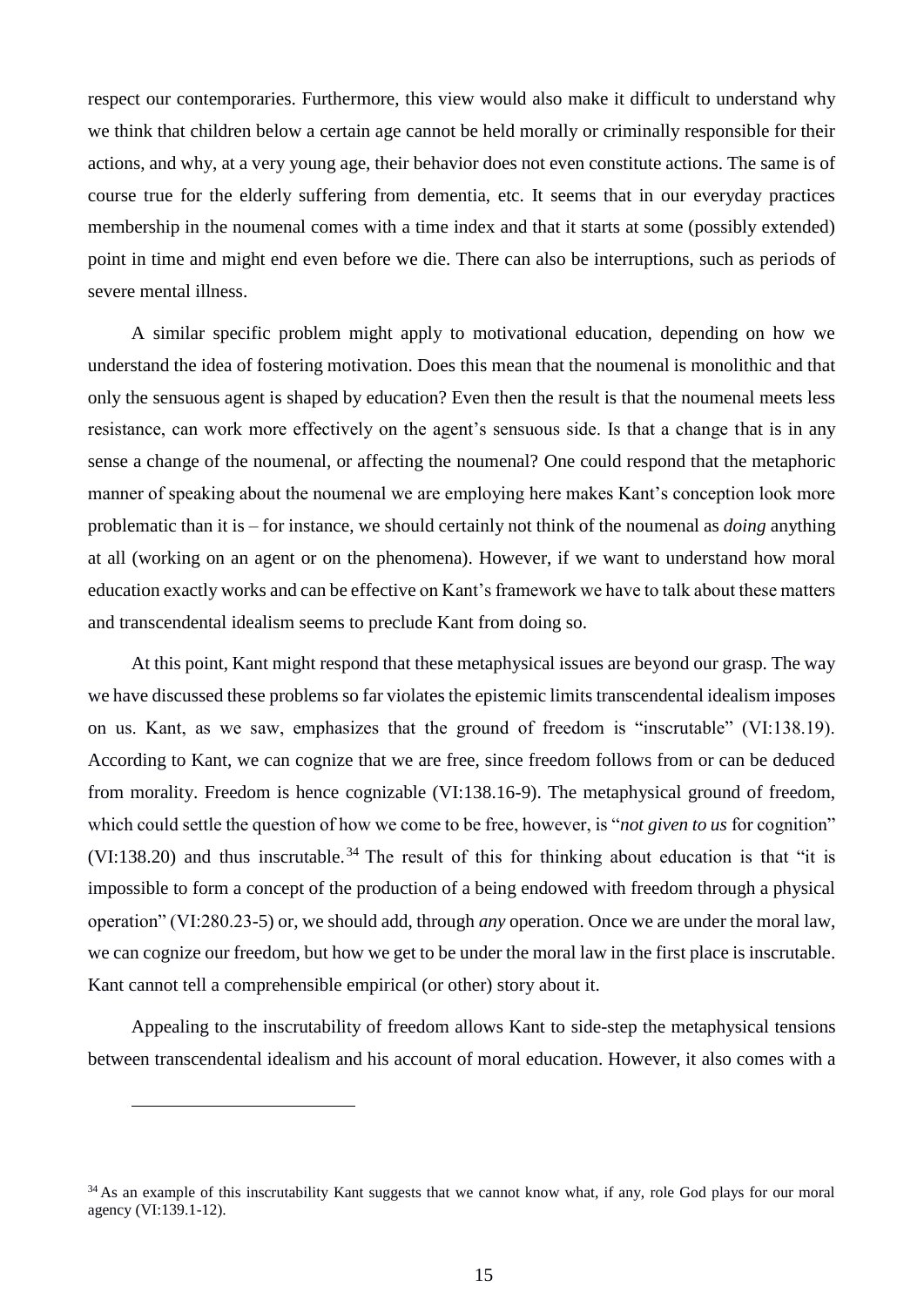cost. For one, if we accept that these metaphysical issues are beyond our grasp, then we seem to renounce a claim to provide an explanation of how moral education works. When it comes to questions of how freedom develops over time or how the empirical world affects the noumenal in education, Kant cannot provide answers. This also introduces an epistemic tension between transcendental idealism and moral education, to which we will shortly turn.

Before we address this epistemic tension however, we should consider a further possible reply to our metaphysical objection. According to a certain reading of transcendental idealism, there is no metaphysical problem at all for Kant's account of moral education, since transcendental idealism is not a metaphysical position. The distinction between the phenomenal and the noumenal is not an ontological distinction between different worlds, but reflective of different *standpoints* on the world and self that rational agents can take up. On this picture, Kant cannot admit any *experience* of freedom, but that is fine. Experience concerns the *theoretical* standpoint, where when it comes to morality, we occupy the *practical* standpoint. And this allows us to overcome the metaphysical problems at hand, or to avoid them altogether. <sup>35</sup> The basic thought is that, from the *theoretical* standpoint, everything appears determined by inclinations, but from the *practical* standpoint, we can observe freedom.

However, we think that it is mistaken to assume that a two-standpoint reading is an easy fix for the metaphysical problem, even though this position presents a non-metaphysical reading of transcendental idealism. After all, what we need is a plausible story that links experience and freedom and there is nothing in the idea of two different standpoints (as opposed to different worlds) that would already on its own deliver such a story. Consider, for example, a simple case: I treat Immanuel Kind at age 25 differently than I do at age 4. At one of these times, Immanuel Kant is free, and at the other time, he is not. Now, Kant does not allow us to determine this through experience  $-$  in experience, we just encounter two beings determined by their inclinations. And it is not clear how the practical standpoint could help here. From the practical standpoint, how can we distinguish between Immanuel Kind at 4 and 25? It is not enough to say that we just do. This sidesteps the important issue of how Kant can vindicate these practices, given his conception of experience.<sup>36</sup> The appeal to the practical standpoint instead merely shifts the question to: How do we know which beings can take up, or have taken up, the practical standpoint? Kant's conception of experience precludes an easy answer to this question. The practical standpoint allows us, from the first-person, to conceive of ourselves as independent from the world of experience, but it does not give us a new third-personal conception of

<sup>35</sup> See Korsgaard (1996, x-xi) for a brief general account of this strategy.

<sup>&</sup>lt;sup>36</sup> For another important objection to the 'two-standpoint' reading of Kant's theory of freedom, see Nelkin (2000).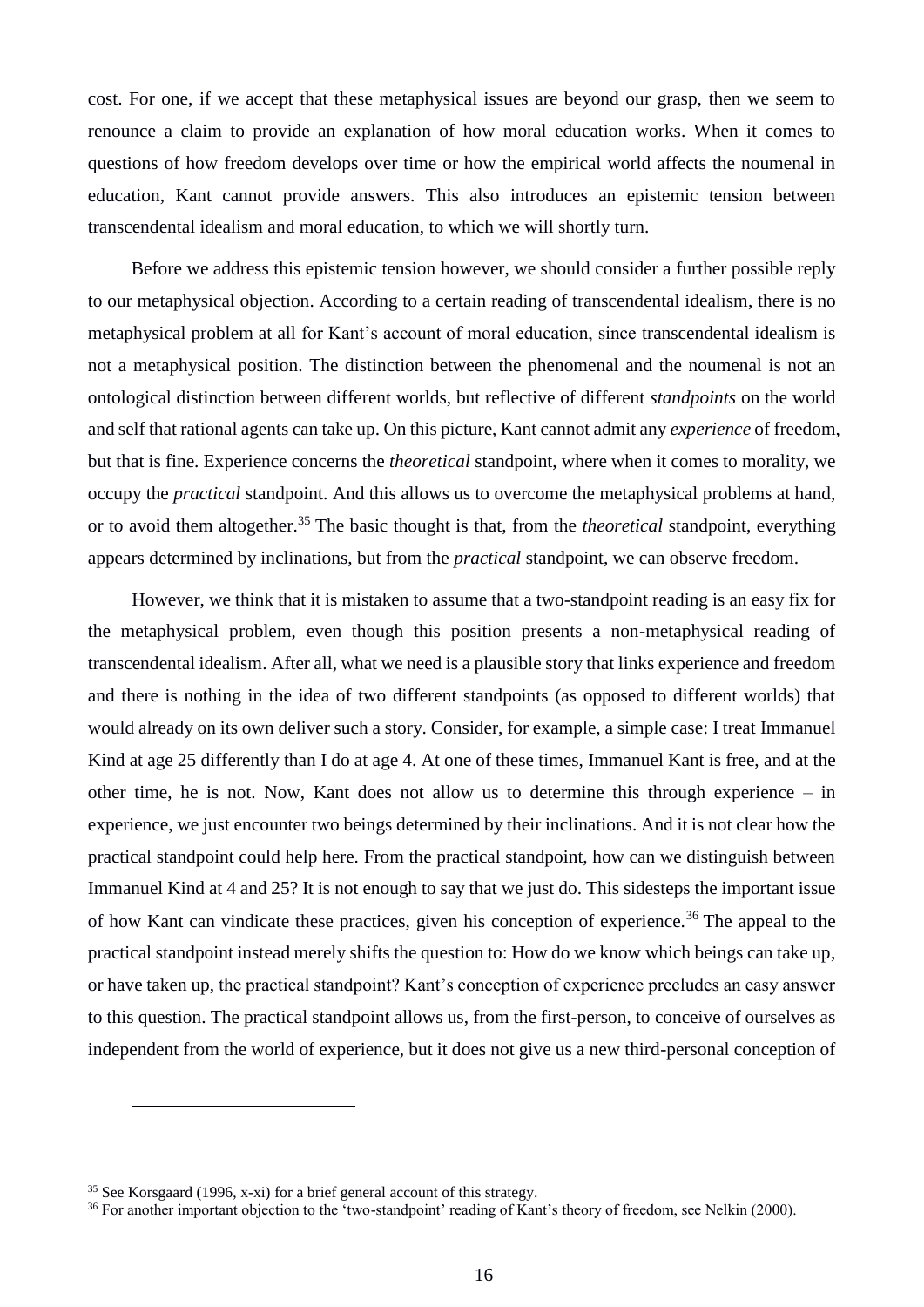*experience* or a new form of *intuition*. That would move us far beyond Kant and transcendental idealism.

Moreover, the introduction of two standpoints does not help us to understand the *interaction* between the practical and theoretical, and one of the important metaphysical problems that education poses is the issue of interaction. At this point, the standpoint theorist could agree, but insist we merely have two standpoints, and are unable to get beyond them to see how freedom might influence – or show up in – experience.<sup>37</sup> This takes us back to Kant's claim that issues of interaction or affection are inscrutable. Again, this provides a way to side-step the metaphysical problems we are raising, but it comes at a cost. The more we insist upon the limits of our knowledge when it comes to freedom, the more we create epistemic problems for Kant's position. On this note, we turn to the epistemic tensions, which affect both metaphysical and non-metaphysical readings of transcendental idealism.

#### *The epistemic problem*

 $\overline{a}$ 

Given Kant's conception of experience, we cannot know whether other agents (or even we ourselves) are ever acting from duty. Since it is the point of moral education to make agents able to and better at acting from duty, it is difficult to determine whether any program of moral education is particularly successful or even adequate to the task. This problem also comes in a number of shapes:

1) We do not know *whom* to educate. Saunders (2016) has recently argued that transcendental idealism precludes knowledge of free agents *as* free agents, since this would require *experience* of (transcendental) freedom in experience. <sup>38</sup> If this is correct, the difficulty is even more pronounced for basic education, since here we must recognize those that *can* be free (but currently are not). If we cannot cognize noumenal properties, then how could we ever cognize *potential* nouemenal properties? One thought might be that we just try to educate all sorts of entities and see if any are responsive. But this requires us to be able to tell from the phenomenal world who is responsive to moral education

 $37A$  similar problem shows up in Allison's (1996b, 127) criticism of Hudson (1994). Allison objects that, in offering compatibilist/anomalous monist readings of Kant's theory of freedom, Hudson cannot provide a satisfying account of Kant's talk of the "causality of reason", or Kant's worry that reason might not have causality. Allison is right that this counts against Hudson's account, but it also accounts against his own non-metaphysical reading of Kant. As he himself acknowledges elsewhere: "Although my interpretation denies that the claim that reason has a causal power can be taken literally without leading to absurdity … it also leaves room for the notion that such a power can be attributed to the will (*Willkür*) of a rational agent, with the latter being itself noncausally determined (governed) by reason" (Allison 1990, 80). But this only shows that it is not (conceptually or otherwise) impossible to speak of a causality of reason. What is still missing is a plausible account of how this is possible. For further discussion of this problem, see Ameriks (2003, 215-6). <sup>38</sup> Again, we should note that throughout this paper, unless otherwise specified, we use 'freedom' as a shorthand for 'transcendental freedom'.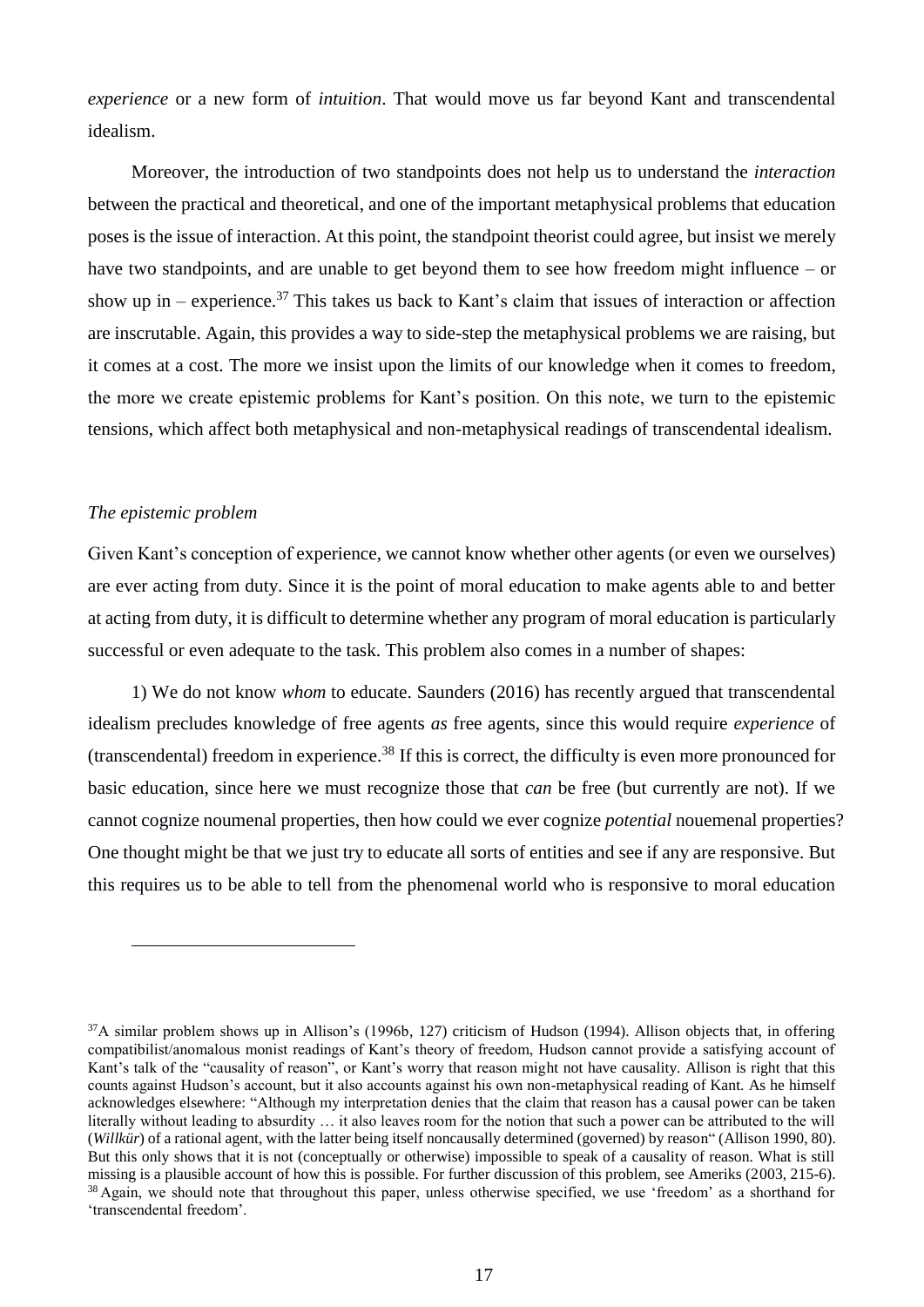and who is not. Transcendental idealism precludes this knowledge. We could never know that an entity is able to or about to develop freedom, since, phenomenally, such an entity would not be any different from an entity that shares all phenomenal properties but not the capacity for freedom.

2) We do not know what kind of education *works*. Kant sets out an educational program, but on his framework it is difficult, maybe impossible, to tell whether his program is better than other ways of educating. Whether Kant's conception of education is better than competitors, or any good at all is settled by things which we cannot know. Furthermore, it weakens the claims he wants to make about which styles of education lead to moral agency if he cannot judge educational success. This ties into our third point.

3) Kant cannot even be sure that education is of *any use* at all. If we cannot verify the success of education, it could be entirely redundant. This is perhaps less of a problem for basic moral education than it is for motivational education. After all, Kant, as we pointed out, says little about basic education and he seems to be confident that often or almost always this kind of education produces the right result: A rational agent under the moral law. Motivational education is, however, a matter of degree. It can be done better or worse (even so badly that its effect is counterproductive – as Kant suspects is the case with the proposals and practices of most of his academic colleagues and public educators) and Kant greatly cares about how well it is done. In fact, he thinks that a metaphysics of morals that presents the moral law in its full purity "is a desideratum of the highest importance" to encourage the "actual execution" of the prescriptions of duty (IV:410.19-25). The application of his theory to improve educational practices is one of the reasons why his critical practical philosophy is a desideratum.

In summary, the metaphysical problem poses an obstacle to basic moral and motivational education, since: 1) it is not clear how the world of sense and transcendental freedom *interact*, and 2) transcendental freedom occurs outside of time. We should re-iterate that the first part of this problem applies to interpretations of transcendental idealism that pose different worlds or realms of existence, but also to more metaphysically parsimonious readings, since they still incur the burden to explain how different standpoints *interact*.

The epistemic problem emerges from the epistemic limits that transcendental idealism imposes on finite agents like us, and this poses challenges independently of how metaphysically loaded one interprets transcendental idealism. For Kant, we can never know whether anyone acted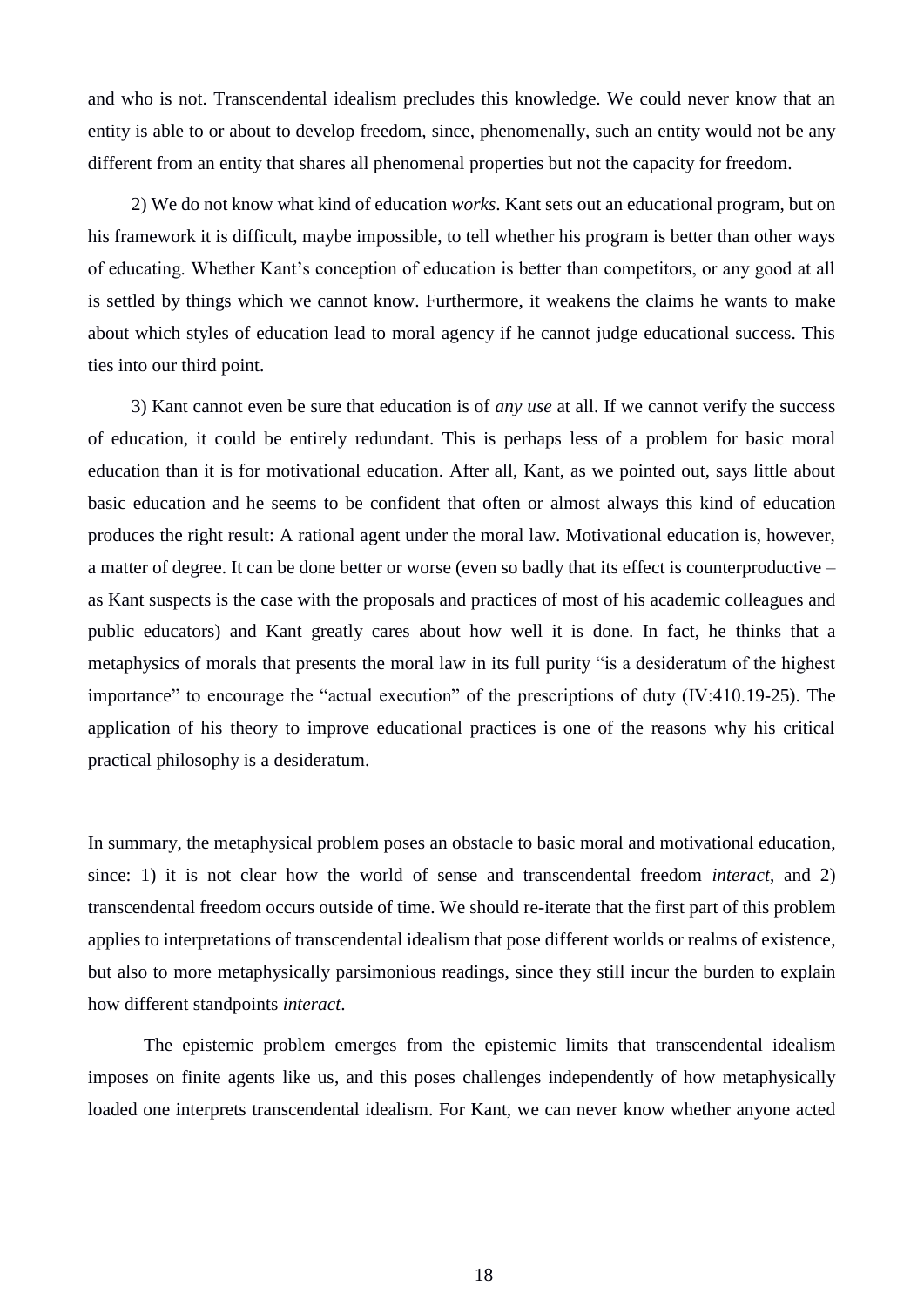from duty, and as such, it is unclear that he can vindicate our knowledge of: 1) whom we educate; 2) What kind of moral education works; and 3) whether moral education is of any use at all.

#### **IV. Resolving the tension**

We will now discuss how Kant should react to the problems set out in the previous section. We will first discuss one way for Kant to respond that might seem promising but fails, and then present our own solution.

Here is one possible way to save Kant: Perhaps moral education makes agents better at *outwardly conforming* to duty. This would not be a meaningless achievement. If everyone always outwardly conformed to duty, no one's rights would be violated. Importantly, whether an agent outwardly conformed to duty can be cognized from observation of behaviour and hence is epistemically transparent to oneself and others.

However, it is a crucial feature of Kant's ethics that he is remarkably uninterested in mere conformity with the moral law.<sup>39</sup> When Kant speaks of morally improving agents, he clearly has in mind that educators foster agents' commitment to duty for the sake of duty and not for ulterior motives. This should encourage agents to act from the moral law and help them develop their freedom in the fullest sense. In addition to how Kant himself stresses that the point of moral education is not mere external conformity, we should bear in mind that many of the means that seem apt to further mere outward conformity to duty, such as the threat of punishment, differ considerably from the presentation of the moral law in all its purity, that Kant envisages in his conception of motivational education. An increase in outward conformity could therefore be interpreted as both a step in the right moral direction as well as that some pathological means to incentivize mere external conformity are very effective, and we cannot know with certainty which of these two interpretations is the correct one. Thus, education that effects outward conformity will not be enough for Kant (and might even be harmful if it is mere conformity that is incentivized).

A more promising way out for Kant becomes apparent when we revisit the Sulzer footnote. As we saw, in this footnote Kant seems to make a prediction that, if true, confirms his assumption that

<sup>39</sup> See IV:397.11-2 where Kant *en passant* grants that most actions are in conformity with duty, but does not seem to believe that this shows anything very interesting about the morality of actions. In what follows and for the rest of the *Groundwork* and Second Critique, he only focuses on what makes agents morally worthy, namely, duty as an action's incentive, not on how to achieve mere conformity. Matters are, however, different for Kant's *Doctrine of Right*. Here Kant is explicitly concerned with outward conformity.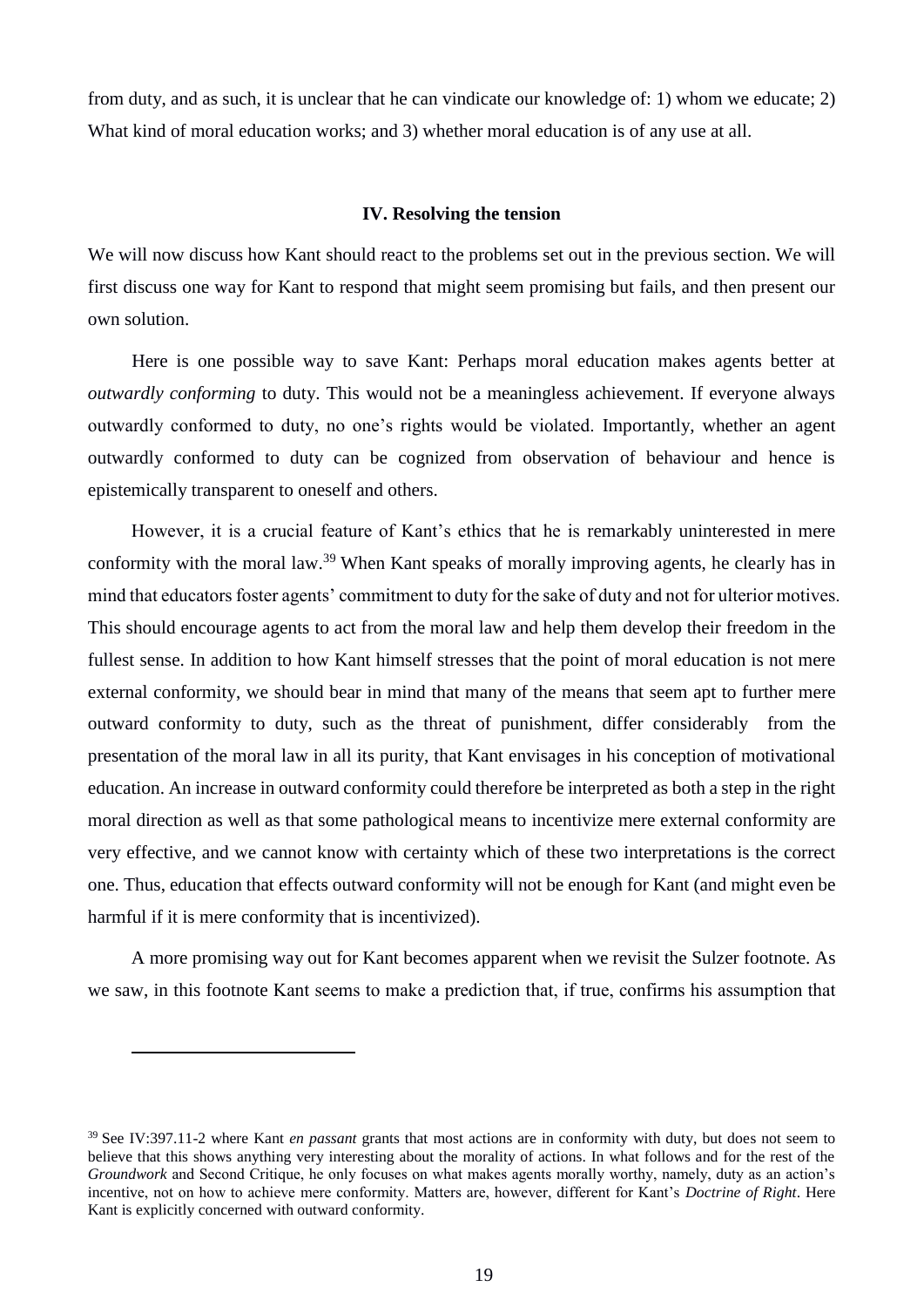an educational approach informed by a philosophy based on a pure principle cannot fail to morally improve agents. Presenting an example of action for the sake of duty alone, Kant predicts, will affect rational agents, and even children. Kant believes that the way a child expresses or describes his feelings, when confronted with the moral law in all its purity, will support his ethics over popular contenders, since it shows that the supreme principle of Kant's theory can, contra Sulzer, serve for moral improvement.

This claim is by no means a one-off. A similar thought occurs in the Second Critique's *Doctrine of Method,* where Kant discusses moral education and provides some practical indications of how an educator should go about helping pupils develop their disposition:

But if one asks: What, then, really is *pure* morality, by which as a touchstone one must test the moral content of every action? **I must admit that only philosophers can make the decision of this question doubtful [1]**, for it is long since decided in common human reason, not indeed by abstract general formulae but **by habitual use [2]**, like the difference between the right and the left hand. We will, accordingly, first show in an example the mark by which pure virtue is tested and, representing it as set-before, say, a ten-year-old boy for his appraisal, see whether he must necessarily **judge [3]** so of himself, without being directed to it by a teacher. One tells him the story of an honest man whom someone wants to induce to join the calumniators of an innocent but otherwise powerless person (say, Anne Boleyn, accused by Henry VIII of England). He is offered gain, that is, great gifts or high rank; he rejects them. This will produce mere **approval and applause [4]** in the listener's soul, because it is gain. Now threats of loss begin. […] But, so that the measure of suffering may be full and he may also feel the pain that only a morally good heart can feel very deeply, represent his family, threatened with extreme distress and poverty, as *imploring him to yield* and himself, though upright, yet with a heart not hard or insensible either to compassion or to his own distress; represent him at a moment when he wishes that he had never lived to see the day that exposed him to such unutterable pain and yet remains firm in his resolution, without wavering or even doubting; then will my youthful hearer be raised gradually from mere approval to **admiration [5]**, from that to amazement, and finally to the greatest veneration, and a lively wish that he himself could be such a man (though certainly not in such circumstances). (V:155.12-156.27)

Once more Kant here maintains that his ethics can be defended against doubt and criticism by showing that presenting a pure incentive elicits a reaction from agents that nothing else can.<sup>40</sup> The way Kant introduces the example as a response to a possible challenge by an academic colleague ("But if one asks") suggests that Kant also hopes to gain confirmation for his *philosophy*. 41 He

 $40$  Guyer (2014, 5) sees this passage as chief evidence that "examples of the possibility of actually living a moral life in the face of the inexorable imperfection of the human condition play a central role in moral education" for Kant. Furthermore, he stresses (ibdid.18) that "on Kant's account, what both children and adults must learn is not the principle or content of morality—that, in Kant's view, everyone, even a child, already knows—but the possibility of their own freedom, in particular, their freedom to be moral". It is indeed striking that Kant's examples of moral education are hardly ever examples of teaching others about concrete duties they have, but rather appeals to their better nature or to the fact that it is always possible to do the right thing. See Sticker (2017) for critical discussion of the underlying methodological assumptions Kant makes here.

<sup>&</sup>lt;sup>41</sup> See Sticker (forthcoming) for an argument that Kant here seeks to support his own theory against other philosophers, particularly against the popular philosophers of his time. See also the *Common Saying,* where Kant explicitly suggests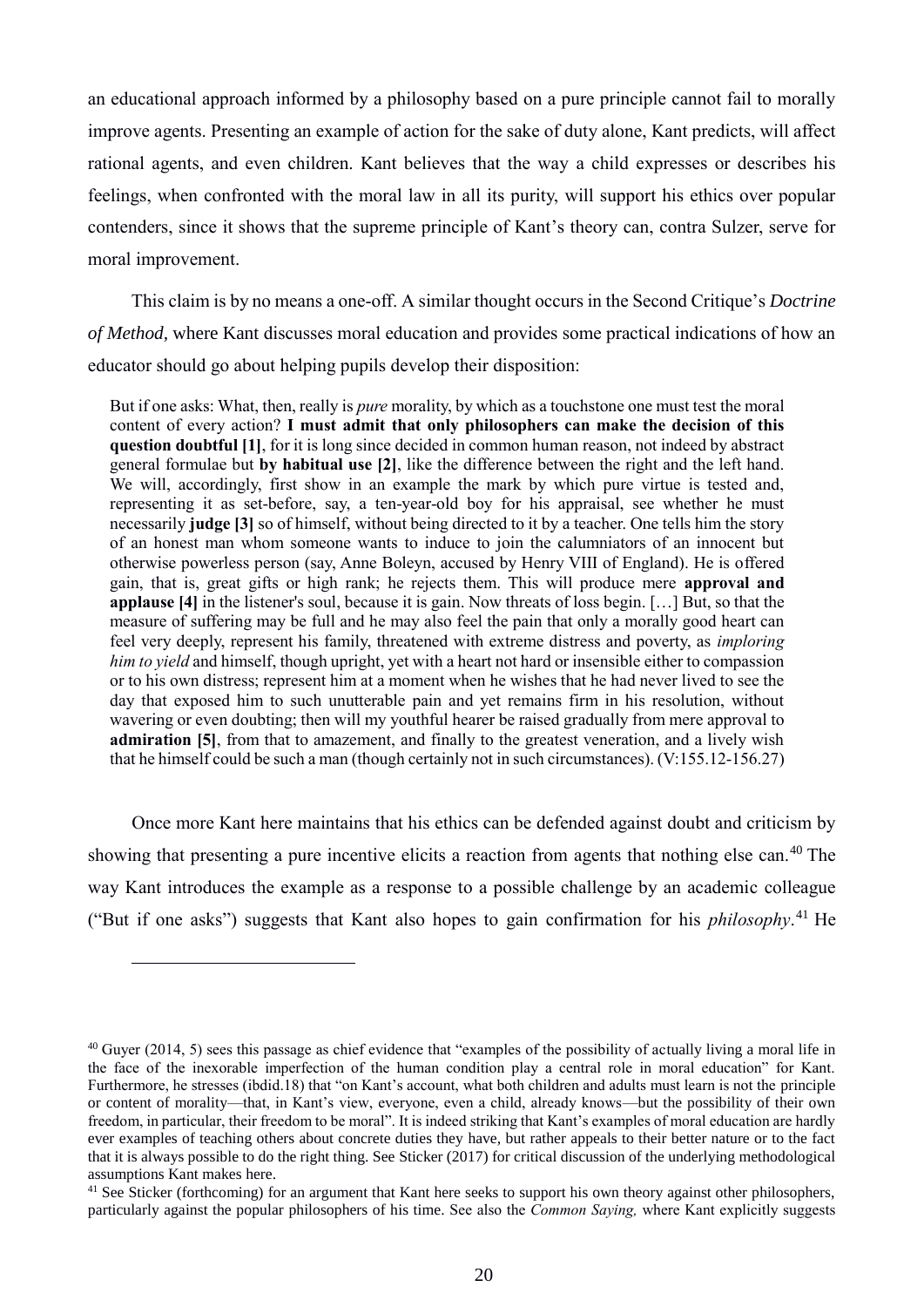recommends that when faced with a colleague who advocates a competing conception of morality, the critical philosopher involves a boy who has already gained use of his pure practical reason, but who is too young to have been subject to much corrupting external influence. Kant maintains that a criterion for morality (a "touchstone") is already present and deeply rooted in how we ordinarily reason about morality [2]. Academic philosophers can overlook this and construct a system that leads away from this criterion ([1] see also V:35.16-17). The criterion is, however, exhibited in the boy's *judgements* [3], as well as *reactions or attitudes* such as approval and applause [4] and *admiration* [5]. Common agents' "habitual use" [2] of reason or their judgements [3] can inform the philosopher.

Shortly before Kant presents this example of moral education, he repeats the main idea of the Sulzer footnote:

We will prove, then, by *observations anyone can make*, that this property of *our mind*, this receptivity to a pure moral interest and hence the moving force of the pure representation of virtue, *when it is duly brought to bear on the human heart*, is the most powerful incentive to the good (V:152.32-153.1, our emphasis).

Kant believes that he can vindicate his claims concerning the affective force of duty from observation of "our mind" and "the human heart". This observation is supposedly one "anyone can make" who is in doubt about the *de facto* effect the moral law has on rational agents.<sup>42</sup> A philosopher, however, might be the only one who has the theoretical understanding and sophistication to know how to "duly" bring the moral law to "bear on the human heart" of a corrupted agent.

Kant believes that agents will feel admiration when they acknowledge (or think it likely) that an action is done from respect for the moral law and in the face of adversities. He thinks that it establishes the superiority of his ethics over all popular contenders that he can show that the supreme principle of his theory *de facto* affects and moves rational agents.

It is crucial to disambiguate two versions of this claim. The first is a *strong* reading of the above passages, where Kant claims that experience can confirm that his account of moral education works

that a scenario be presented to a boy of eight or nine years (VIII:286) in which someone is entrusted with a deposit and could embezzle it without negative consequences to anyone and with very positive consequences for himself and his family (ibid.17-29). The boy's response, that this would be wrong independently of consequences, is supposed to answer a criticism by the popular philosopher and eudaemonist Christian Garve that he cannot find in his "heart" a notion of duty independent of happiness (ibid.284.9-285.22). If the critical philosopher can show that the boy or a (relatively) uncorrupted rational agent can be brought to acknowledge the value of pure morality, then this can function as a warrant for his theory.

<sup>42</sup> See also Kant's discussion of the humble common man (V:76.36-77.9). Kant here describes my reaction ("*my spirit bows*") if I have reason to suspect that the humble common man is an example of good moral conduct. Kant even says that in this case "I see observance of that law and hence its practicability proved before me in fact".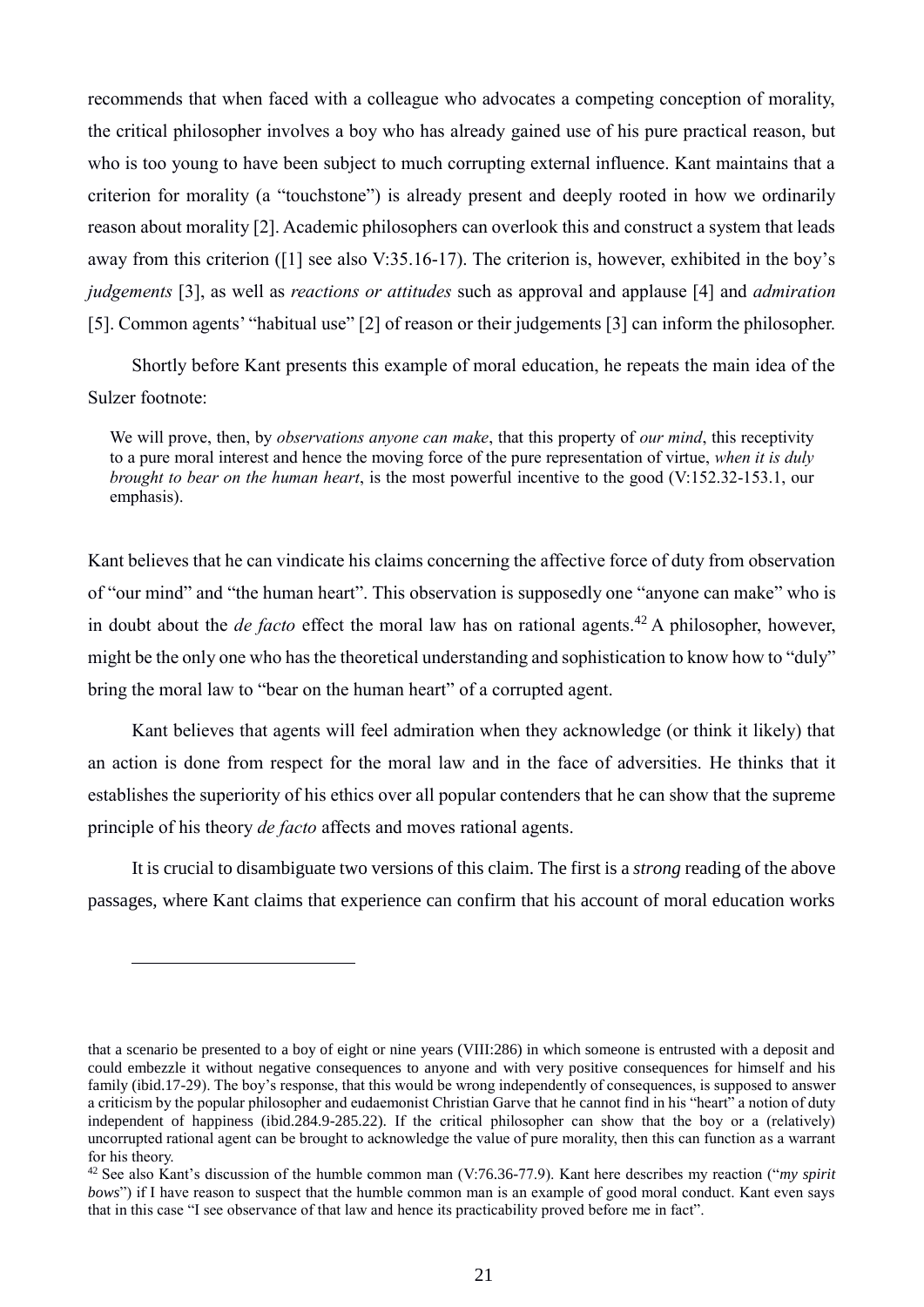and is the only one that works. As we have seen though, transcendental idealism precludes this; transcendental freedom, and acting for duty's sake do not show up in experience. Thus, if Kant requires – or desires – that *experience* confirms that his account of moral education works, he would face a serious tension between his views on moral education and his commitment to transcendental idealism.

However, there is also a *weak* reading of these passages, where Kant instead claims that his account of moral education is the only account that *could* aid the development of a genuine moral disposition. This makes sense given what we know about Kant's theory of morality, namely, that we should act for duty's sake. As we saw in section one, Kant worries that other theories of moral education – or even his own theory of basic education – might only produce a "*manner* of the good" (A/B:748/776). Again, Kant sees it as one of the central problems of his time that educators treat rational moral agents like children who need to be bribed and scared into obedience to morality. However, if we are interested in a moral education that can cultivate the ability to act *for the sake of duty*, Kant can rule out any such accounts from the start, not because he can empirically confirm that they fail (or that his account succeeds).

Where does this leave Kant's account of moral education? We think that, given his account of moral motivation, he can claim that his is the only account of moral education that could work. However, given the epistemic limits of transcendental idealism, he can neither explain how it works, nor confirm *in experience* whether in fact his account does work. He thus lacks theoretical grounds for his account of moral education. As we saw in the first section of this paper though, Kant thinks moral education should not be regarded as separated from the more abstract task of philosophical enquiry into the supreme principle of morality. Advising on how to educate to moral agency and to the good is one of the most important functions a critical ethicist can fulfil. As such, Kant could maintain that while we lack the ability to explain how moral education works or to confirm that his account works in experience, we have important practical grounds for accepting it.

We suspect that this might be a one of those rare cases where a result pleases both (some) Kantians and (some of) his critics. Kant's critics can maintain that transcendental idealism makes it hard for Kant to account for the metaphysical and epistemic issues that moral education raises, and moreover, that he is unable to confirm in experience whether or not his theory works. Kantians can accept this, but claim that they cannot – and do not need to – address these issues. They can also claim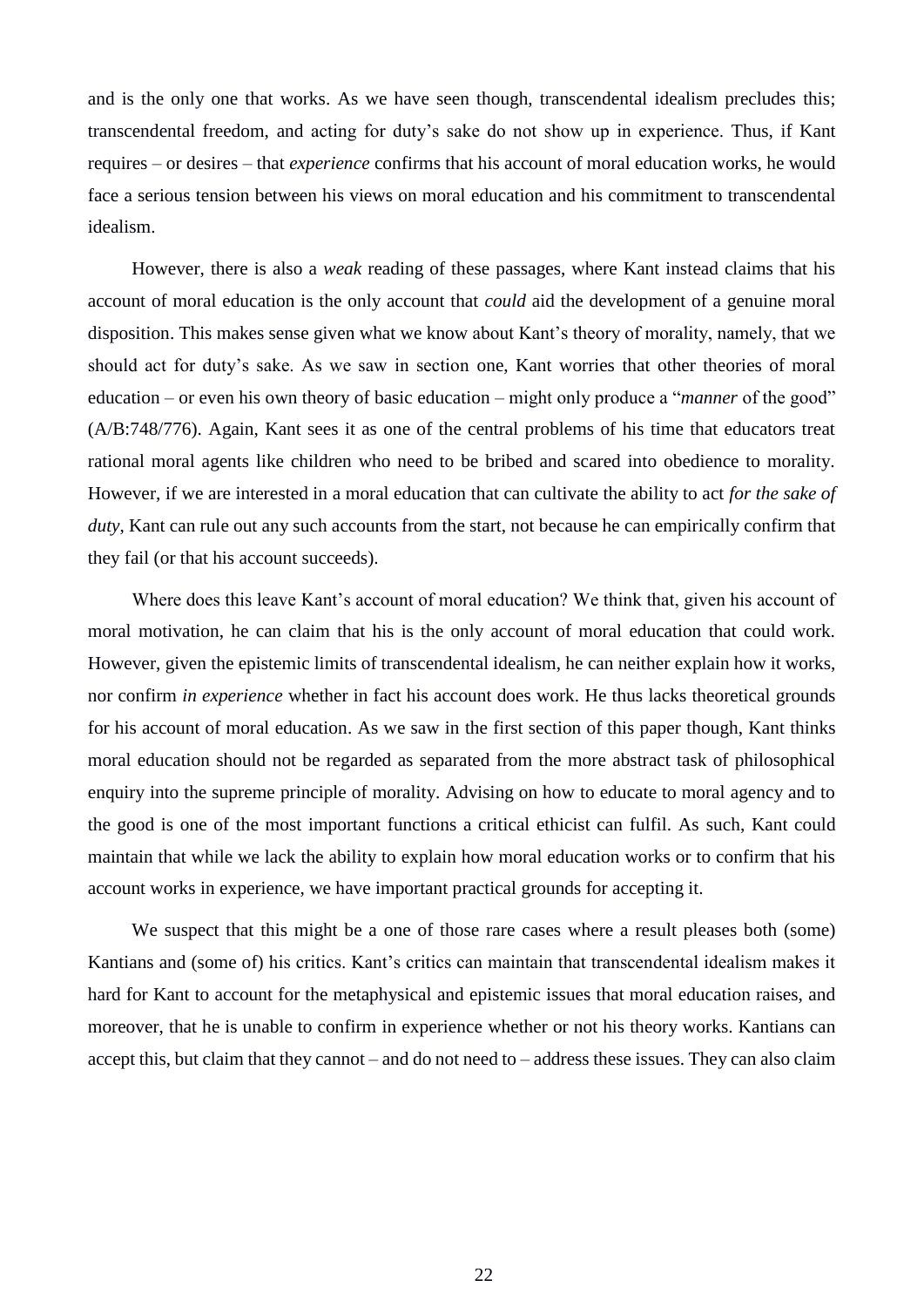that the working of Kant's account of moral education ends up similar to a postulate, where we lack theoretical grounds for a proposition, but can rationally adopt it on practical grounds.

This raises an interesting question, namely, what the *appropriate attitude* is that Kant and Kantians are to adopt towards Kant's account of moral education. Before we end this paper, we want to briefly canvas some of the available options.

A postulate is a theoretical proposition, for which we lack theoretical grounds, but can adopt on practical grounds instead (V:122.23-5). The appropriate or warranted attitude for moral agents towards a postulate is "pure rational faith" [reiner Vernunftglaube] (V:126.10-1). However, Kant requires that for finite agents such propositions be *inseparably connected* (V:122.24-5) to the moral law and the highest good; and while education is important for Kant's practical philosophy, it is not clear that it stands in a *necessary or inseparable* connection to the moral law (or the highest good). After all, it seems that agents, at least once they have acquired autonomy, could in principle develop their character without external help, since this "only" requires unconditional commitment to duty. Agents can, without encouragement by an educator, make this commitment (V:36.28-37.5).

An attitude that is in some sense similar to this rational faith is *hope*. Is it appropriate to *hope* for the success of Kant's account of moral education? This question is complicated by the fact that Kant sometimes deploys 'hope' in a specific and narrow sense. In the *Critique of Pure Reason*, he claims that, "all hope concerns happiness" (A/B:805/833), and in this strict sense, hope is not the appropriate attitude to take towards moral education (which does not concern happiness but morality and worthiness to be happy). However, Kant also uses the term 'hope' in a broader sense.<sup>43</sup> closer to our everyday usage, namely an attitude of wishing or desiring that something will come about (where this is not impossible). <sup>44</sup> And this does seem like an appropriate attitude to take towards Kant's account of moral education. So conceived, we cannot *know* how his account of moral education works, we also cannot *know* whether or not it actually does work, but we can *hope* that it will. Indeed, this

<sup>&</sup>lt;sup>43</sup> In the *Religion*, for instance, Kant discusses how we hope to make moral progress (VI:48.3-8, VI:51.16-9), and hope to be pleasing to God (VI:62.1-3). He also discusses hope at length in Toward Perpetual Peace (see for instance VIII:370- 1), and none of these discussions focus solely on happiness.

<sup>&</sup>lt;sup>44</sup> The Oxford Dictionary defines 'hope' as: A feeling of expectation and desire for a particular thing to happen; Grounds for believing that something good may happen. A more technical and classical philosophical definition is that "'*A* hopes that *p*' is true iff '*A* wishes that *p*, and *A* thinks that *p* has some degree of probability, however small' is true" (Day 1969, 89).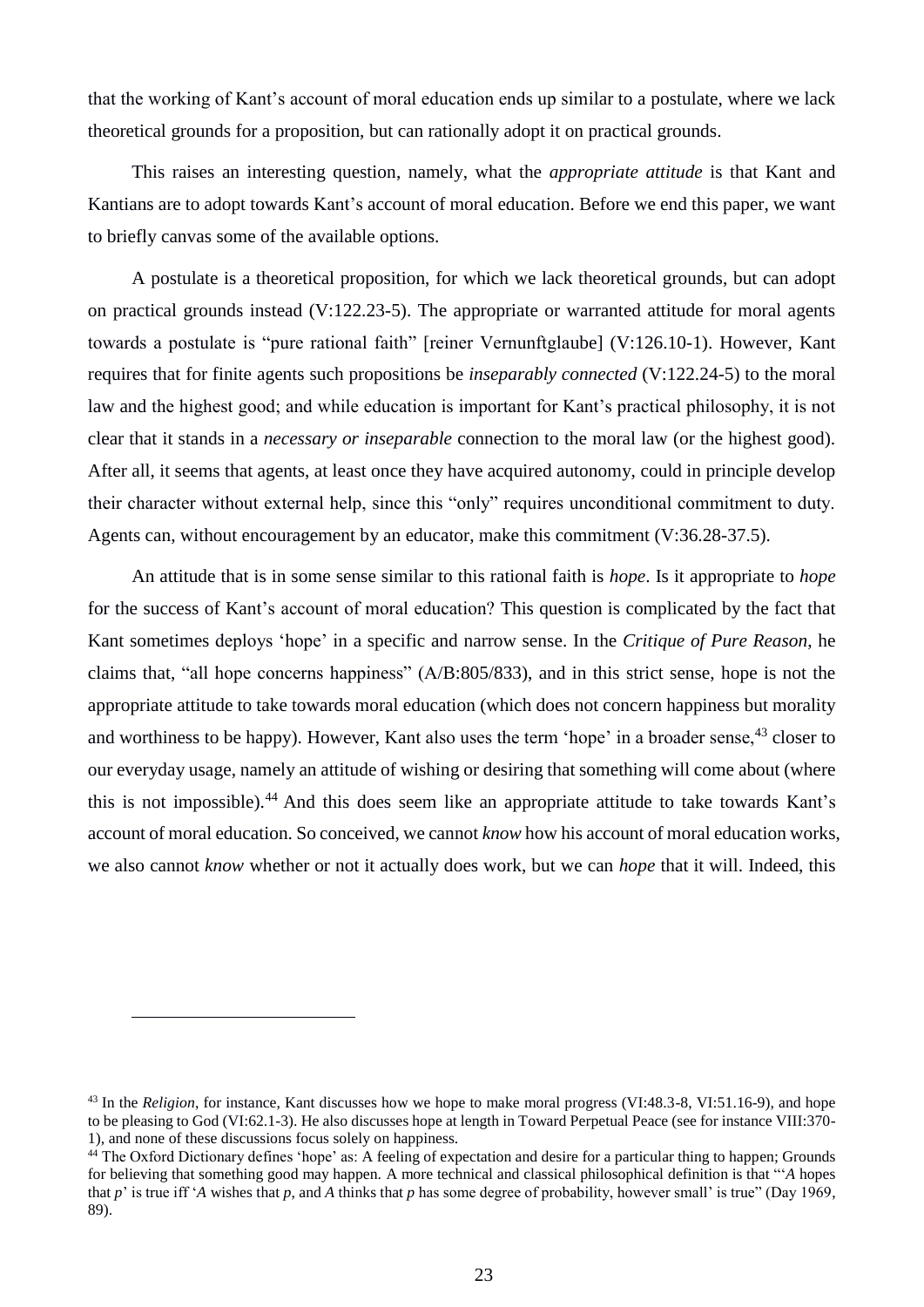hope can also be *rational*, in that we have practical grounds that count in favour of it (and it is not  $impossible<sup>45</sup>$ ).

This discussion of practical grounds that count in favour of something also connects to Kant's conception of faith/belief. <sup>46</sup> In a now famous passage in the first Critique's Doctrine of Method, Kant distinguishes knowing and faith as follows: $47$ 

If taking something to be true is only subjectively sufficient and is at the same time held to be objectively insufficient, then it is called faith/belief  $[Glauben^{48}]$  [...] when taking something to be true is both subjectively and objectively sufficient it is called knowing [*Wissen*]. (A/B:822/850)

If we think that objective sufficiency requires an *object* or objective cognition, as Kant suggests it does (A 821/ B 849), and transcendental idealism precludes that we can have objective cognitions that would prove the working of Kant's account of moral education, then Kant cannot *know* whether his account works. Faith/Belief [*Glauben*] then, at least as Kant defines it here,<sup>49</sup> also seems like an appropriate attitude to take towards his account of moral education.<sup>50</sup>

This account of faith/belief connects back to Kant's account of hope. Chignell draws this out well in looking at Kant's claim that we ought to will an ethical community in the *Religion*. Chignell writes that:

We can't know that an ethical community is really possible, but once we see that we ought to will it, we have to Believe on practical grounds that it is indeed possible. This in turn licenses Belief in

<sup>&</sup>lt;sup>45</sup> Cf. Chignell (2013, 206), who claims that hope is rational only if one is in a position to know that what one hopes for is not really impossible.

<sup>46</sup> For a fuller account of practical grounds for belief, see Williams and Saunders (2018).

<sup>&</sup>lt;sup>47</sup> For the classic treatment of this, see Chignell (2007).

<sup>48</sup> Here, we translate '*Glauben'* as 'faith/belief'. See Höwing (2016, 201n3) for a brief account of the complications of translating '*Glauben'*.

 $49$  It is worth noting that this definition of faith/belief is broader than Kant's definition of pure rational faith in the Second Critique.

<sup>50</sup> One complication concerns whether Kant's account of moral education is "only subjectively sufficient". For a full account of this clause, see Höwing (2016, 201-22). Höwing (2016, 204-5) acknowledges that Kant appears to be ambiguous in his use of this clause, but finds this unsatisfactory. He offers a reading of the clause, which looks to remove the seeming ambiguity. On this reading, "only subjectively sufficient" picks out cases where a particular agent is required to assent to a proposition, but *not every* rational agent (for whom it is available) is required to assent to that proposition. (Höwing 2016, 218). This is an interesting suggestion, and it certainly makes sense of Kant's claim in the *Jäsche Logik* (IX:66). However, it strikes us as? slightly ill-fitting for the case at hand. For one, it is not clear that anyone is *required* to assent to Kant's account of moral education. And secondly, it might make the attitude a little too personal, but there are no particular grounds that compel *me* to assent to Kant's account of moral education.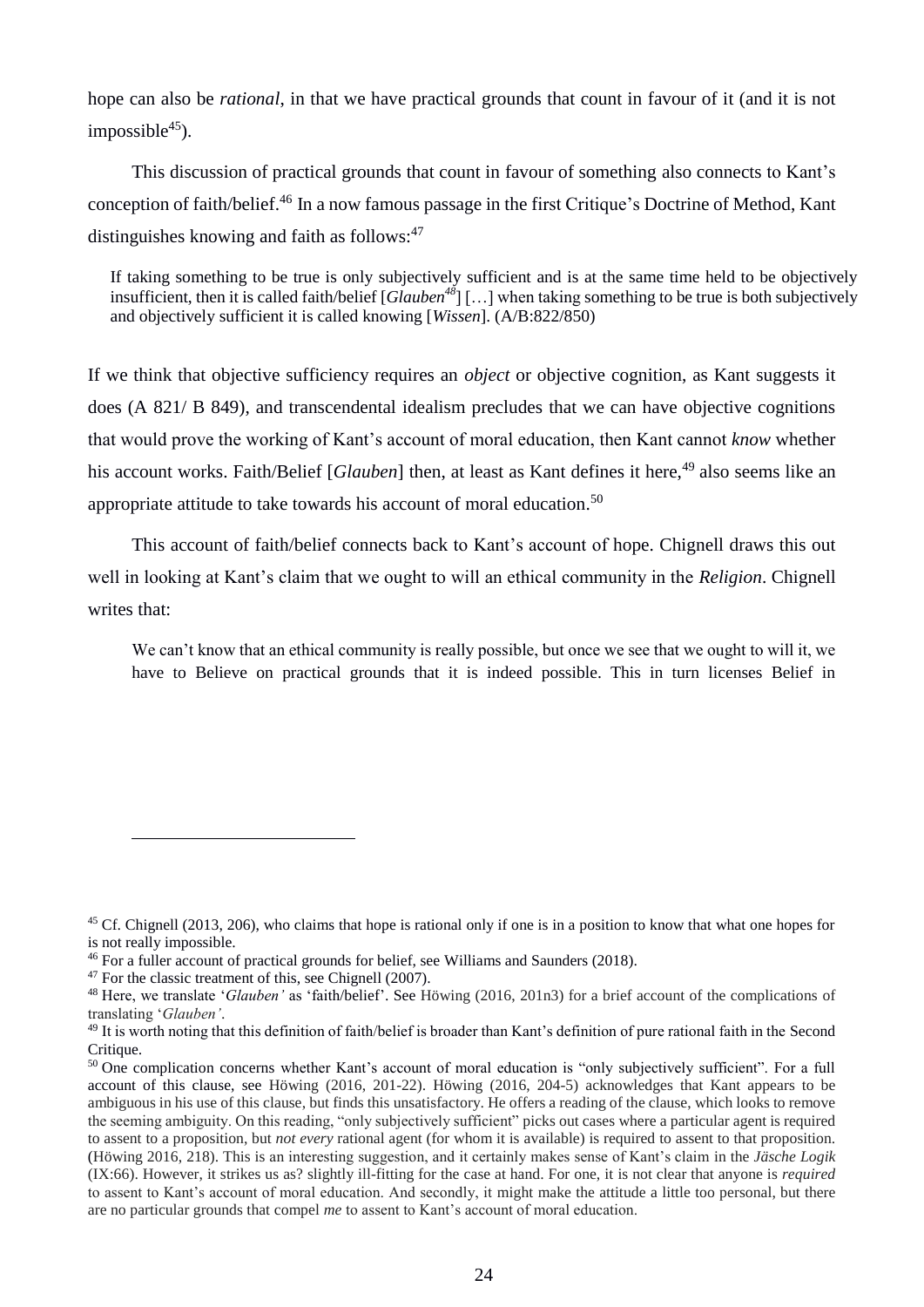supersensible assistance, and also underwrites rational hope for a this-worldly but still inconceivable goal. (Chignell 2014, 116)

Kant could say something similar for moral education: We can't know that moral education is really possible, but once we see that we ought to will it, we have to have faith/believe on practical grounds that it is indeed possible.<sup>51</sup> This in turn licenses faith/belief in the possibility of moral education being successful, and also underwrites rational hope for this this-worldly goal.

Of course, there is much more to say here. Kant's attitudes of hope and faith/belief are complicated in ways that we have not addressed here. Here, we take ourselves to have briefly canvassed the available options and to have suggested that both hope and faith/belief might be appropriate in this case.

#### **Conclusion**

In conclusion, Kant has a multi-faceted account of moral education. However, in locating freedom outside of time and experience, transcendental idealism creates problems for this. We have considered what Kant can – and cannot – say about moral education, given his commitment to transcendental idealism. We have argued that he can neither explain how, nor confirm whether his account of moral

<sup>&</sup>lt;sup>51</sup> It appears that there is a link here between the limitations of our knowledge (that make faith possible), and Guyer's (2014, 5) earlier claim that education has to be open-ended and never-ending. After all, the impossibility of noumenal knowledge entails that there is no point in an agent's moral development at which she is warranted to judge that she is now good enough and does not need any further improvement. Even if an agent actually did not need to improve further (and Kant assumes that there is always room for improvement), she could not know this. We are grateful to an anonymous referee for noting this connection.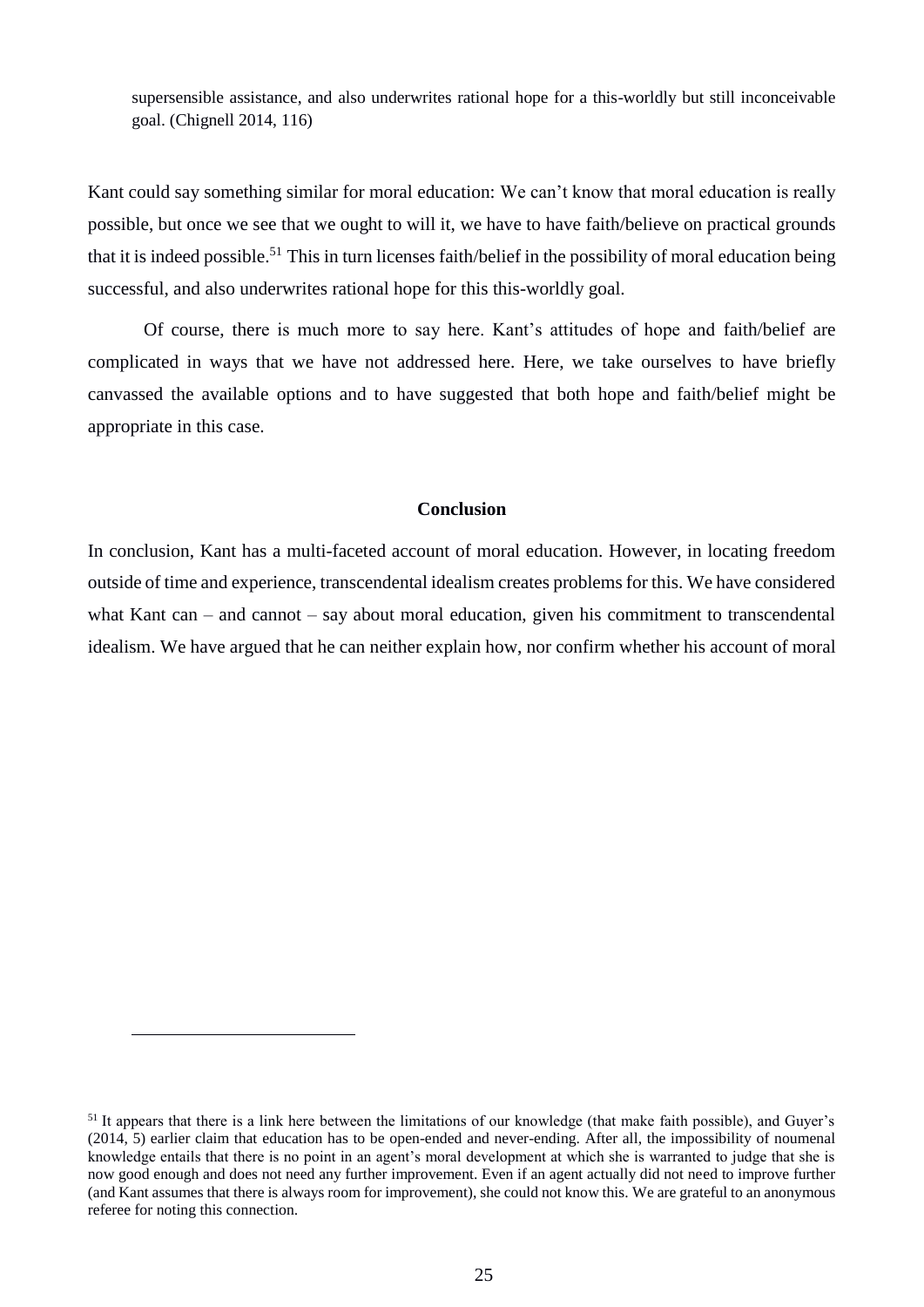education works, but that he can still maintain that it is the only account that could work, and have hope and faith/belief that it does.

## **Literature**

Kant's Works (with the exceptions of the First Critique) are quoted volume:page.line of the *Academy Edition*. Translations follow the *Cambridge Edition of the Works of Immanuel Kant,* edited by P. Guyer and A. W. Wood. The Kaehler lecture notes are quoted from Stark (2000).

Allais, Lucy (2015): *Manifest Reality*: *Kant's Idealism and his Realism*, OUP: Oxford.

Allison, Henry (1990): *Kant's Theory of Freedom,* CUP: Cambridge

(1996): *Idealism and Freed*om, CUP: Cambridge

(2004): *Kant's Transcendental Idealism: An Interpretation and Defense,* Yale University Press: New Haven, London.

Ameriks, Karl (2003): *Interpreting Kant's Critiques*, OUP: Oxford.

Baron, Marcia (2009): "Kantian Moral Maturity and the Cultivation of Character", in: Siegel (ed.): *The Oxford Handbook of Philosophy of Education*, OUP: Oxford, pp.227-244.

Beck, Lewis White (1960) *A Commentary on Kant's Critique of Practical Reason,* The University of Chicago Press: Chicago.

– (1979): "Kant on Education", in: Browning (ed.): *Education in the 18th Century* garland: New York, pp.10-24.

Blöser, Claudia (2015): "Degrees of Responsibility in Kant's Practical Philosophy", in: *Kantian Review*.

Chiba, Kiyoshi (2012): *Kants Ontologie Der Raumzeitlichen Wirklichkeit: Versuch Einer Anti-Realistischen Interpretation Der Kritik Der Reinen Vernunft*, de Gruyter: Berlin.

Chignell, A. (2007): "Belief in Kant", in: *Philosophical Review* 116: 323-360.

(2013). Rational Hope, Moral Order, and the Revolution of the Will. In Eric Watkins (ed.), *Divine Order, Human Order, and the Order of Nature*.

(2014). Rational hope, possibility, and divine action. In Gordon E. Michalson (ed.), *Religion within the Bounds of Mere Reason: A Critical Guide*. Cambridge University Press. pp. 98-117.

Cohen, Alix (2015): "The Role of Feelings in Kant's Account of Moral Education", in: *Journal of Philosophy of Education*, 50(4): 511-23.

Day, J.P. (1969): "Hope", in: *American Philosophical Quarterly*, 6(2): 89–102.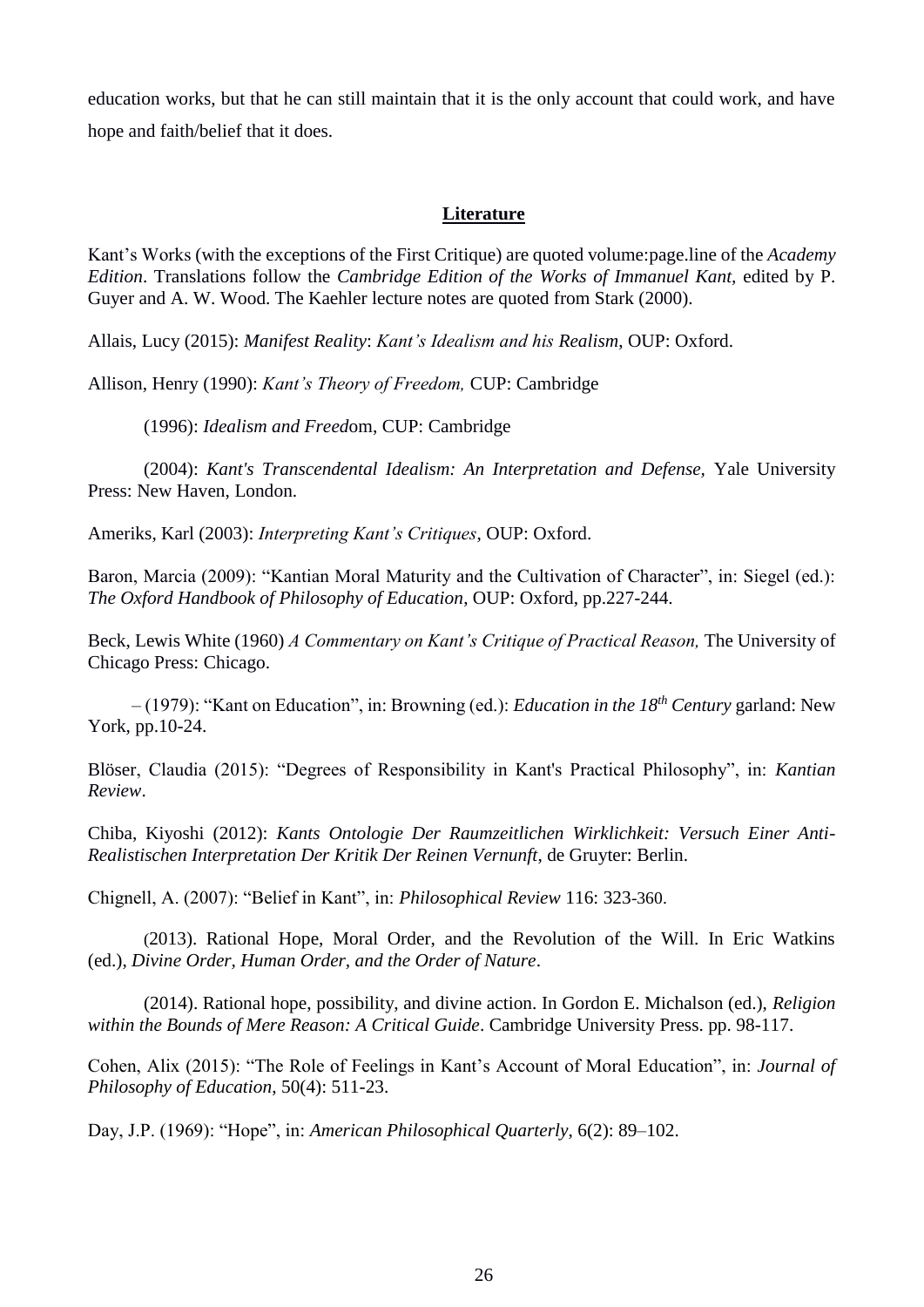Formosa, Paul (2012): "From Discipline to Autonomy: Kant's Theory of Moral Development", in: Roth, Surprenant (eds.): *Kant and Education. Interpretations and Commentary*, Routledge: New York, pp.163-177.

Freyenhagen, Fabien (2008): 'Reasoning Takes Time: On Allison and the Timelessness of the Intelligible Self' in *Kantian Review*, 13.2, pp. 67-84.

Frierson, Patrick (forthcoming): "Another Look at Kant and Degrees of Responsibility" in *Con-Texts Kantianos.*

Giesinger, Johannes (2012): "Kant's Account of Moral Education", in: *Educational Philosophy and Theory*, vol.44, pp.775–86.

Grenberg, Jeanine (2013): *Kant's Defense of Common Moral Experience. A Phenomenological Account,* CUP: Cambridge.

Guyer, Paul (2014): "afterExamples of Perfectionism" in: *The Journal of Aesthetic Education,* 48.3, pp. pp. 5-27

Herman, Barbara (2007): *Moral Literacy*, Harvard University Press: Cambridge, Mass.

Höwing, Thomas (2016): Kant on Opinion, Belief and Knowledge, in: *The Highest Good in Kant's Philosophy*, ed. by Thomas Höwing, Berlin: de Gruyter 2016, pp. 201-222).

Hudson, Hud (1994): *Kant's Compatibilism,* Cornell University Press

Koch, Lutz (2003): *Kants ethische Didaktik,* Ergon Verlag: Würzburg.

Korsgaard, Christine (1996): *Creating the Kingdom of Ends* (Cambridge University Press).

La Vaque-Manty, Mika (2006): "Kant's Children", in: *Social Theory and Practice*, vol.32(3), pp.365- 88.

Louden, Robert (2011): "Becoming Human: Kant and the Philosophy of Education", in: Louden (ed.): *Kant's Human Being. Essays on his Theory of Human Nature*, OUP: Oxford, pp.136-50.

Moran, Kate (2009): "Can Kant Have an Account of Moral Education?", in: *Journal of Philosophy of Education*, vol.43(4), pp.471-484.

– (2012): *Community and Progress in Kant's Moral Philosophy,* Catholic University of America Press: Washington DC.

Munzel, Felicitas (1999): *Kant's Conception of Moral Character. The "Critical" Link of Morality, Anthropology, and Reflective Judgement,* The University of Chicago Press: Chicago.

– (2002): "'Doctrine of Method' and 'Closing' (151-163)", in: Höffe (ed.): *Immanuel Kant. Kritik der praktischen Vernunft,* Akademie Verlag: Berlin, pp.203-219.

– (2012): *Kant's conception of pedagogy. Toward education for freedom*, Northwestern University Press: Evanston.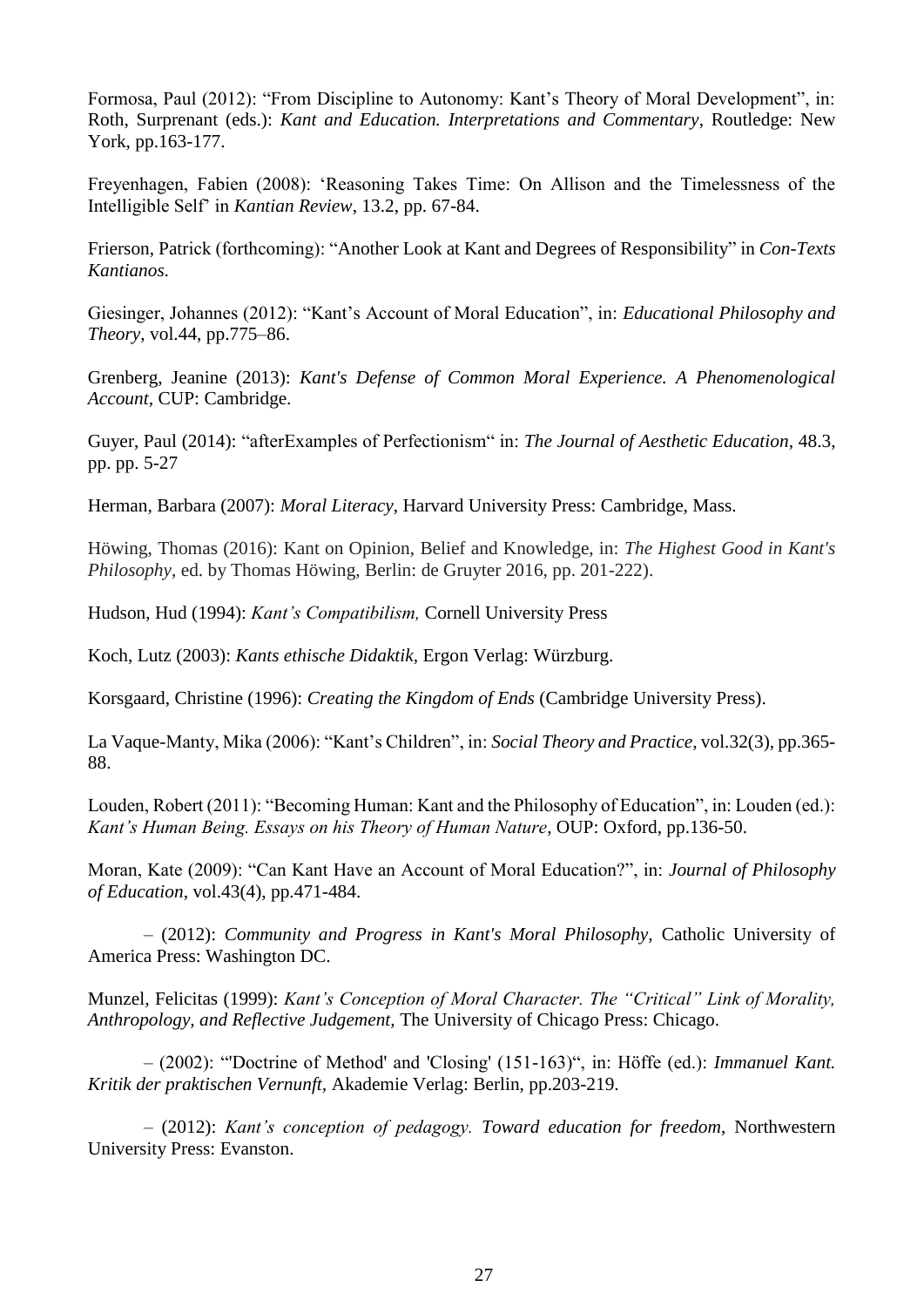Nelkin, Dana (2000): 'Two Standpoint and the Belief in Freedom' in *The Journal of Philosophy*, 97, pp. 564-576.

Roth, Klas, Surprenant, Chris (eds.) (2012): *Kant and Education. Interpretations and Commentary*, Routledge: New York.

Roth, Klas, Gustafsson Martin, Johansson Viktor (eds.) (2104): "Introduction: Perfectionism and Education—Kant and Cavell on Ehics and Aesthetics in Society" in *The Journal of Aesthetic Education*, 48.3, pp.1-4.

Roth, Klas (2014): "Making Ourselves Intelligible—Rendering Ourselves Efficacious and Autonomous, without Fixed Ends", in: *The Journal of Aesthetic Education*, 48.3, pp. 28-40.

Saunders, Joe (2016): 'Kant and the Problem of Recognition: Freedom, Transcendental Idealism, and the Third-Person' in: *International Journal of Philosophical Studies*, *24*(2), 164-182.

– (2018): "Kant and Degrees of Responsibility" in: *Journal of Applied Philosophy*

Stang, Nicolas (2013): 'Freedom, Knowledge and Affection: Reply to Hogan' in *Kantian Review*, 18.1, pp. 99-106.

Stark, Werner (2000): "Vorlesung – Nachlass – Druckschrift? Bemerkungen zu Kant über Pädagogik", in: *Kant-Studien*, vol.91, pp.94-105.

Sticker, Martin (2015): "Educating the Common Agent. Kant on the Varieties of Moral Education", in: *Archiv für Geschichte der Philosophie,* vol.97(3), pp.358–87.

– (2016): "Kant on Engaging Other Agents and Observing Reason at Work", in: *History of Philosophy Quarterly*, vol.33(4), pp.347-73.

– (2017) "Kant's Criticism of Common Moral Rational Cognition", in: *European Journal of Philosophy*, vol.25(1), pp.85-109.

– (forthcoming): "Kant, Eudaimonism, Act-Consequentialism and the Fact of Reason", in: *Archiv für Geschichte der Philosophie*.

Surprenant, Chris (2010): "Kant's Contribution to Moral Education: The Relevance of Catechistics", in: *Journal of Moral Education*, vol.39, pp.165–74.

Sweet, Kristi (2011): "Philosophy and the Public Sphere: Kant on Moral Education and Political Critique", in*: Idealistic Studies*, vol.41, pp.83-94.

Vanden Auweele, Dennis (2015): "Kant on Religious Moral Education", in: *Kantian Review*, vol.20(3), pp.373-94.

Ware, Owen (2014): "Accessing the Moral Law through Feeling", in: *Kantian Review*, vol.20(2), pp.301-11.

Weisskopf, Traugott (1970): *Immanuel Kant und die Pädagogik: Beiträge zu einer Monographie*, Editio Academic: Zürich.